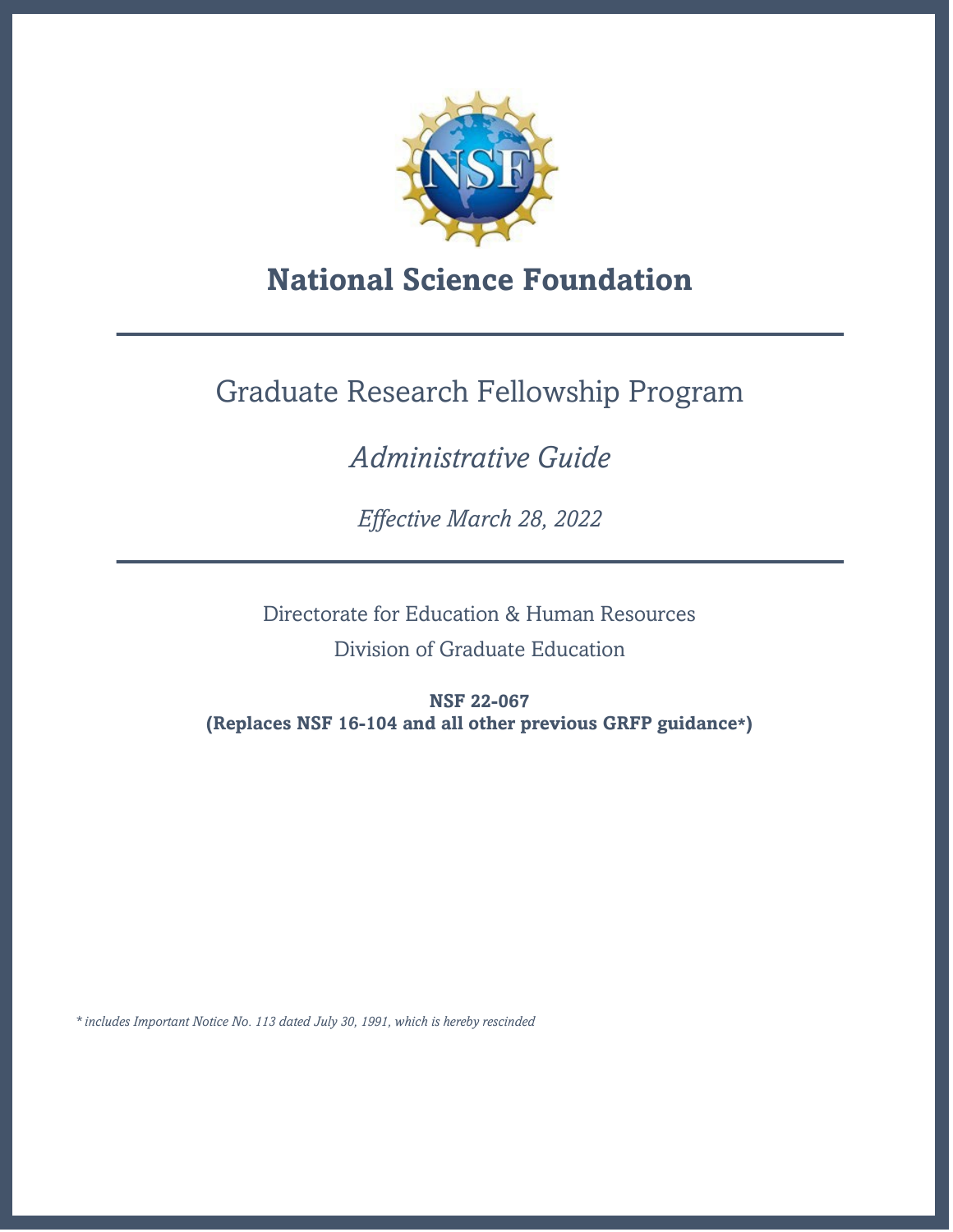# **Table of Contents**

| 1. |      |  |
|----|------|--|
|    | 1.1  |  |
|    | 1.2  |  |
|    | 1.3  |  |
|    | 1.4  |  |
|    | 1.5  |  |
| 2. |      |  |
|    | 2.1  |  |
|    | 2.2  |  |
| 3. |      |  |
|    | 3.1  |  |
|    | 3.2  |  |
|    | 3.3  |  |
|    | 3.4  |  |
|    | 3.5  |  |
|    | 3.6  |  |
|    | 3.7  |  |
|    | 3.8  |  |
|    | 3.9  |  |
|    | 3.10 |  |
|    | 3.11 |  |
|    | 3.12 |  |
|    | 3.13 |  |
| 4. |      |  |
|    | 4.1  |  |
|    | 4.2  |  |
|    | 4.3  |  |
|    | 4.4  |  |
|    | 4.5  |  |
|    | 4.6  |  |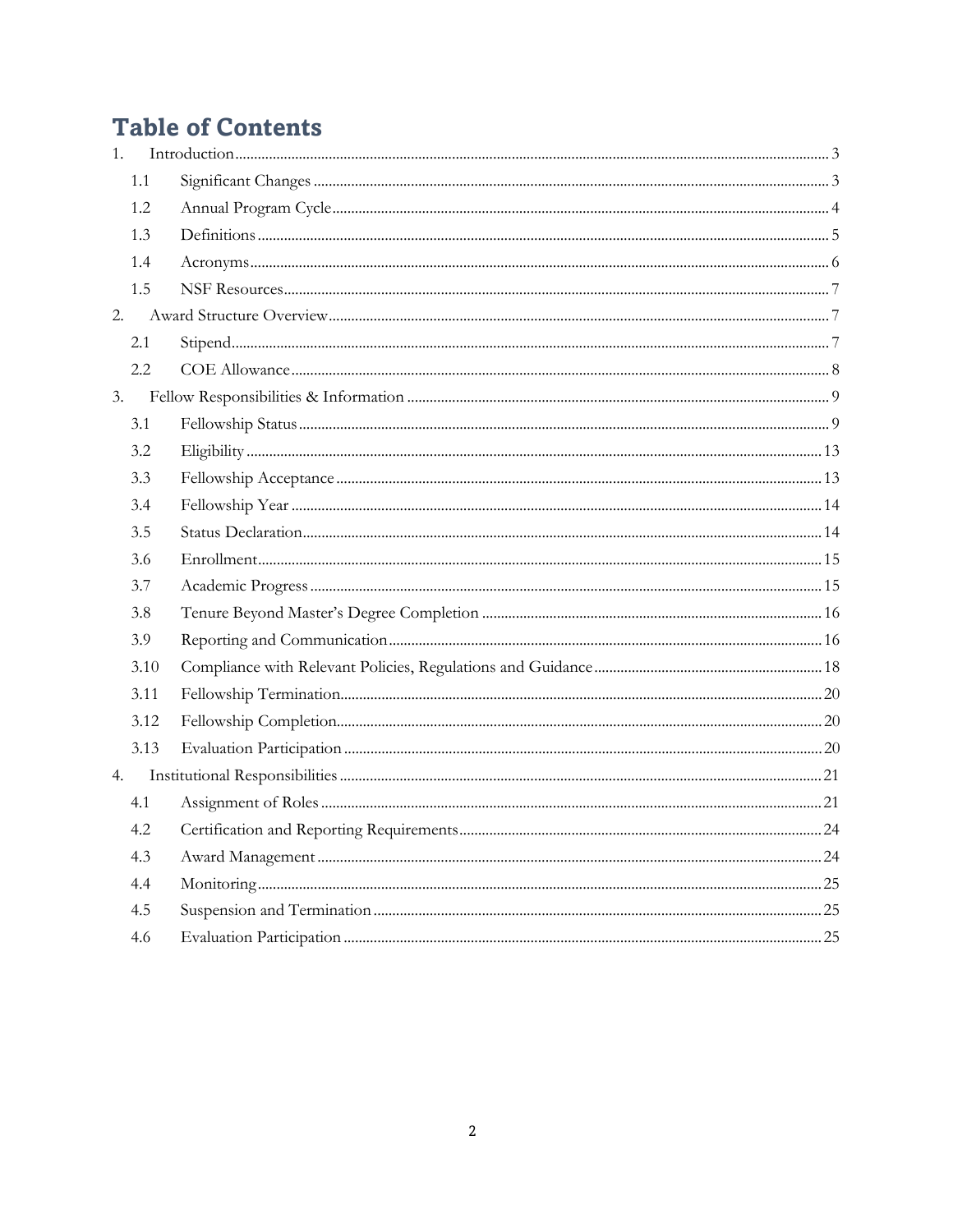# <span id="page-2-0"></span>**1. Introduction**

The National Science Foundation (NSF) Graduate Research Fellowship Program (GRFP) recognizes and supports graduate students in NSF-supported disciplines who are pursuing research-based master's and doctoral degrees at accredited United States (US) Institutions of Higher Education (IHEs). This Administrative Guide (Guide) outlines the administrative policies and procedures for the GRFP for both Fellows and awardee IHEs. Fellows must comply with the policies, rules and regulations contained in this Guide, and the Terms and Conditions found in the NSF Graduate Research Fellowship Offer Letter, the annual NSF GRFP Program Solicitation, and the NSF Award Notice. The current Guide is effective as of the date on the cover page.

As recipients of federal funds, Fellows are expected to fulfill the academic and fiscal obligations of their Fellowship award, as outlined in this Guide. Failure on the part of a Fellow to observe all the Terms and Conditions of the NSF GRFP fellowship award constitutes sufficient grounds for its termination by NSF.

Fellowship Terms and Conditions are subject to change, and it is the responsibility of Fellows and IHEs to ensure compliance with current program requirements.

This Guide is composed of four sections.

| <b>Effective Date</b> | Change                                                                   |  |  |  |  |  |
|-----------------------|--------------------------------------------------------------------------|--|--|--|--|--|
| March 28, 2022        | The Guide was redesigned and reformatted. Significant changes            |  |  |  |  |  |
|                       | include:                                                                 |  |  |  |  |  |
|                       | Clarification of terms<br>٠                                              |  |  |  |  |  |
|                       | Graphics depicting annual program cycle                                  |  |  |  |  |  |
|                       | Separate sections for Fellows and IHEs                                   |  |  |  |  |  |
|                       | Eligibility clarifications<br>٠                                          |  |  |  |  |  |
|                       | Updated references and links to applicable documentation                 |  |  |  |  |  |
|                       | Inclusion of references, examples, and hints<br>٠                        |  |  |  |  |  |
|                       | Additional detail on reporting requirements for Fellows<br>٠<br>and IHEs |  |  |  |  |  |
|                       |                                                                          |  |  |  |  |  |

# <span id="page-2-1"></span>**1.1 Significant Changes**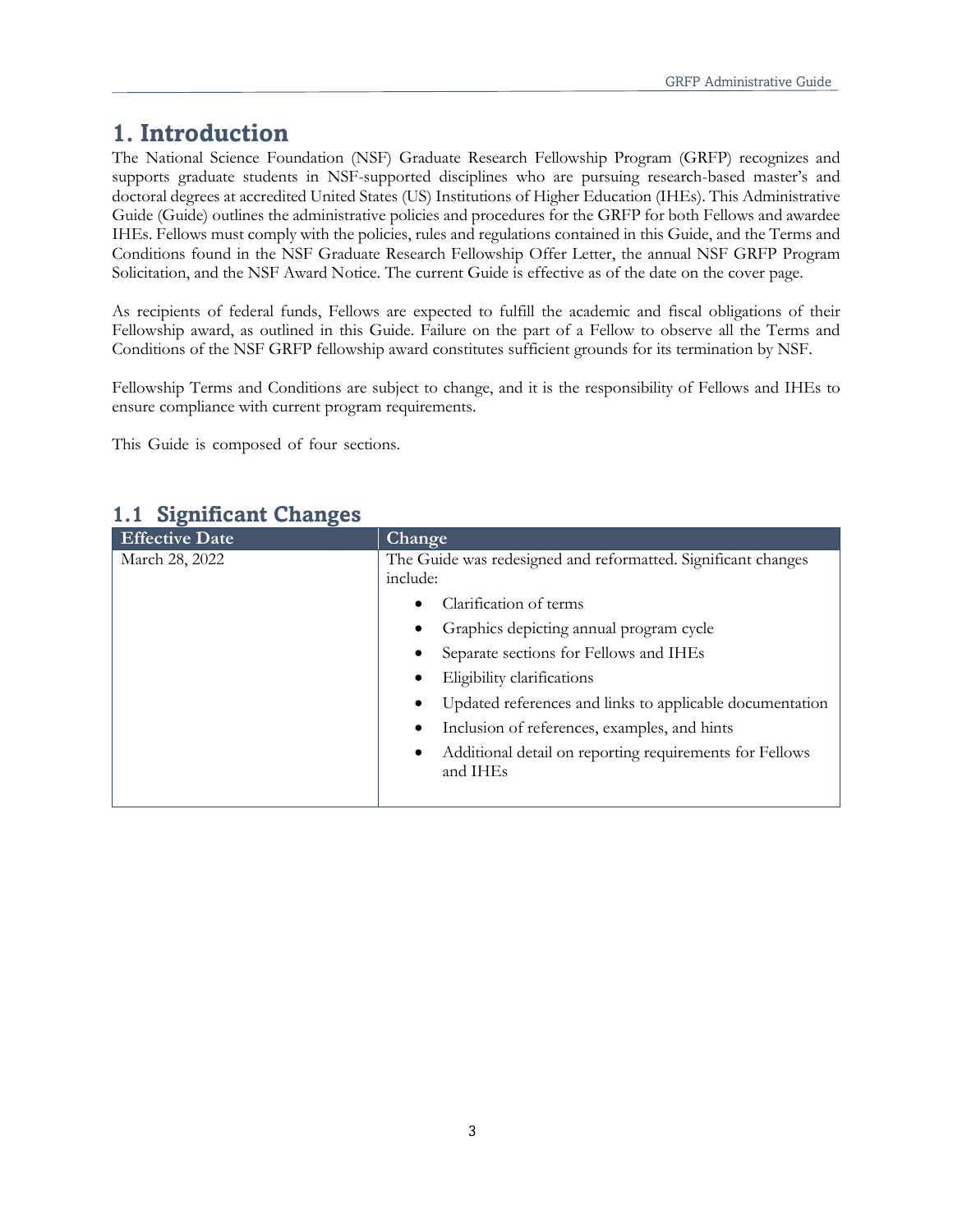# <span id="page-3-0"></span>**1.2 Annual Program Cycle**

GRFP operates on an annual cycle. All administrative actions are performed in the GRFP Online Module (deadlines will be communicated by the NSF GRFP Office; the deadline time is 11:59 PM, Eastern Time). The following graphic summarizes the annual program cycle.



#### Annual Program Cycle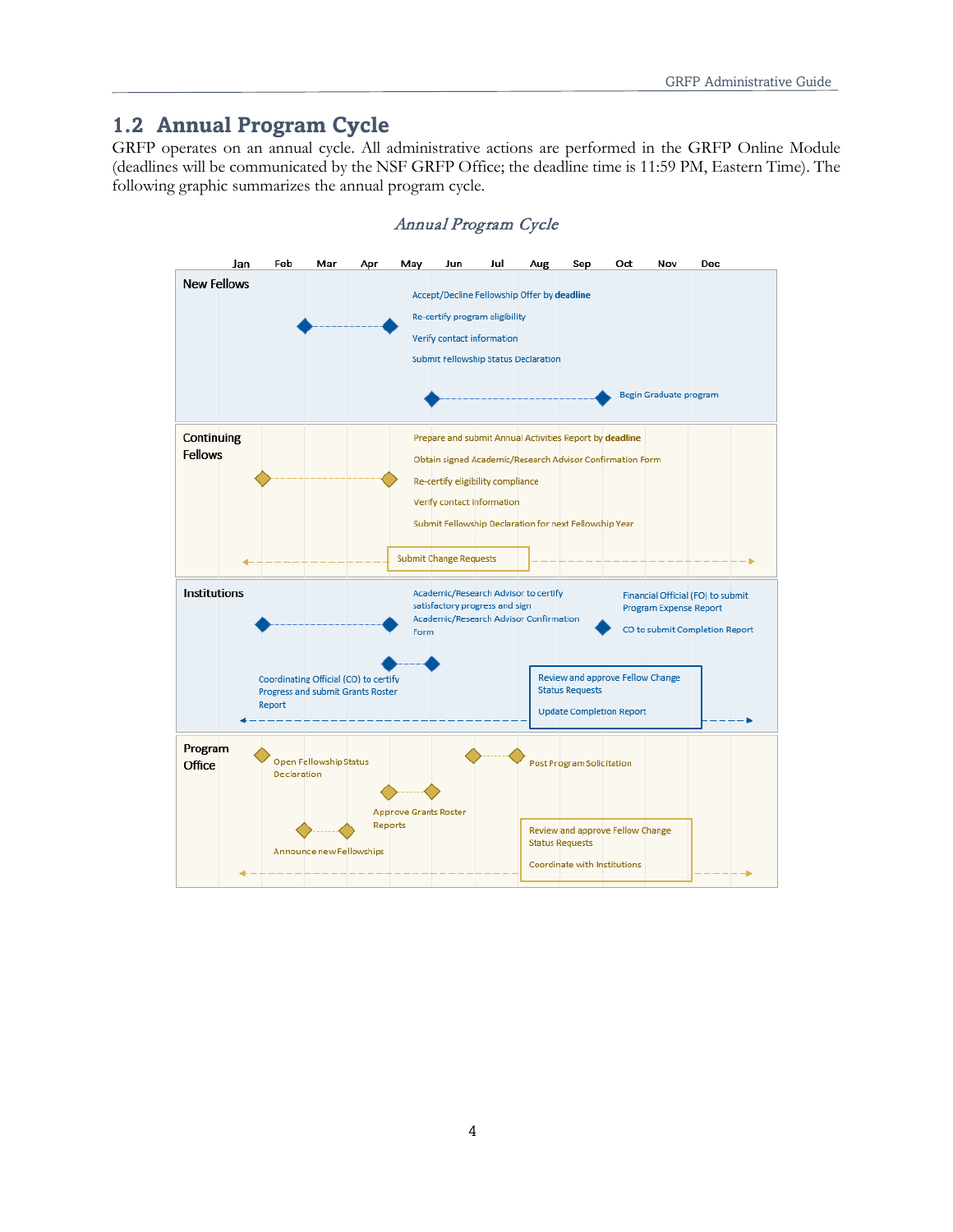# <span id="page-4-0"></span>**1.3 Definitions**

| Term                            | Definition                                                                                                                                                                                                                                                                                                                                                                           |  |  |  |  |  |
|---------------------------------|--------------------------------------------------------------------------------------------------------------------------------------------------------------------------------------------------------------------------------------------------------------------------------------------------------------------------------------------------------------------------------------|--|--|--|--|--|
| <b>Active Fellow</b>            | Fellow within the five-year Fellowship Period enrolled in an IHE who<br>is On Tenure, Forfeited, or On Reserve; not Deferred, Retired, or<br>Terminated                                                                                                                                                                                                                              |  |  |  |  |  |
| Completed                       | Fellow who completed the five-year Fellowship Period                                                                                                                                                                                                                                                                                                                                 |  |  |  |  |  |
| Completed with Degree           | Fellow who graduated within the five-year Fellowship Period                                                                                                                                                                                                                                                                                                                          |  |  |  |  |  |
| Completion Report               | Report submitted by the Institutional Coordinating Official (CO)<br>certifying the completion status of Fellows at the IHE (e.g., in<br>progress, graduated, transferred, withdrawn) and degree, if the Fellow<br>graduated                                                                                                                                                          |  |  |  |  |  |
| Cost-of-Education               | Cost-of-Education (COE) allowance                                                                                                                                                                                                                                                                                                                                                    |  |  |  |  |  |
| Declare Fellowship Status       | Fellow uses the NSF GRFP Online Module to declare Fellowship<br>status for the next Fellowship year                                                                                                                                                                                                                                                                                  |  |  |  |  |  |
| Deferral                        | Only for military or medical reasons - deferrals for any other reasons<br>are not allowed                                                                                                                                                                                                                                                                                            |  |  |  |  |  |
| Fellow ID                       | Fellow Identification Number (starts with award year); e.g.,<br>2022123456                                                                                                                                                                                                                                                                                                           |  |  |  |  |  |
| Fellowship Termination          | Fellowship is revoked by NSF for failure to comply with the Terms<br>and Conditions of the Fellowship award<br>or<br>Fellowship is voluntarily discontinued by the Fellow or IHE                                                                                                                                                                                                     |  |  |  |  |  |
| Fellowship Terms and Conditions | Terms and Conditions of the Fellowship award that must be accepted<br>by the applicant to be awarded the Fellowship. Fellows must abide by<br>the Terms and Conditions and complete required actions to maintain<br>Fellowship status. Acceptance of NSF GRFP funds by an IHE<br>indicates acceptance of and agreement to abide by the Terms and<br>Conditions of the NSF GRFP award |  |  |  |  |  |
| Forfeited                       | Months of stipend not utilized                                                                                                                                                                                                                                                                                                                                                       |  |  |  |  |  |
| <b>Grants Roster Report</b>     | Report submitted by Institutional CO certifying the status and<br>progress (Satisfactory or Unsatisfactory) of all Fellows at the IHE,<br>affirming compliance with the Terms and Conditions of the NSF<br>GRFP award; NSF uses the report to project the funding for the next<br>Fellowship year                                                                                    |  |  |  |  |  |
| <b>GRFP</b> Online Module       | Program website accessed via Research.gov for all requests,<br>administrative transactions, and approvals                                                                                                                                                                                                                                                                            |  |  |  |  |  |
| <b>IHE</b> Termination          | GRFP award to IHE is terminated by NSF for failure to comply with<br>the Terms and Conditions of the Fellowship award                                                                                                                                                                                                                                                                |  |  |  |  |  |
| NSF GRFP awardee IHE            | Graduate degree-granting IHE that accepts the NSF GRFP award,<br>affirms compliance with the Terms and Conditions of the award, and<br>is responsible for financial management of the award including<br>stipend disbursement                                                                                                                                                        |  |  |  |  |  |
| NSF GRFP Office                 | NSF organizational unit responsible for GRFP management and<br>oversight                                                                                                                                                                                                                                                                                                             |  |  |  |  |  |
| Program Expense Report          | Report submitted by the Institutional Financial Official (FO) for the<br>previous Fellowship year, certifying the Program Expense Report is in<br>accordance with the Terms and Conditions of the award to the IHE                                                                                                                                                                   |  |  |  |  |  |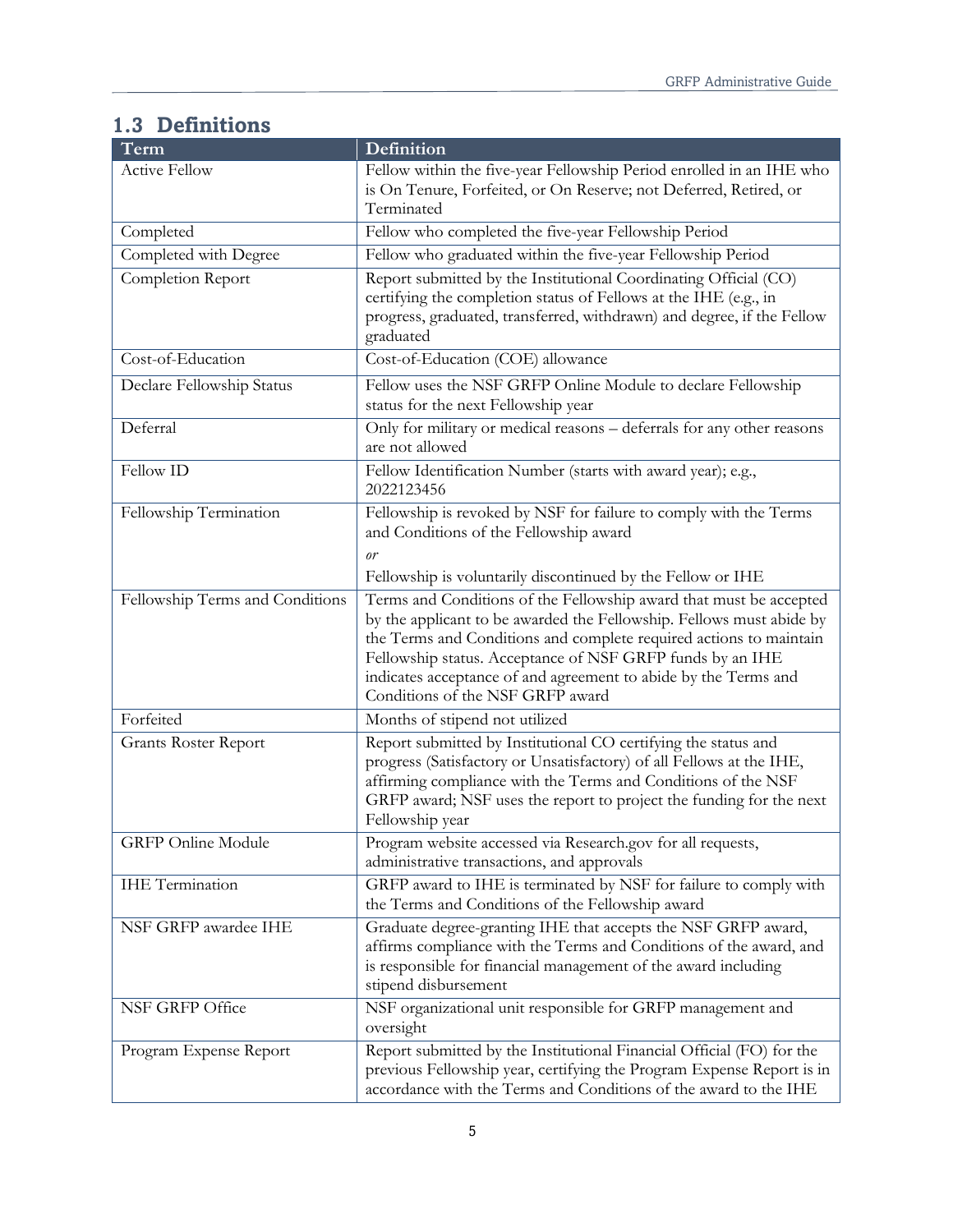| Term                  | Definition                                                                                                                                                                                                                 |  |  |  |  |  |
|-----------------------|----------------------------------------------------------------------------------------------------------------------------------------------------------------------------------------------------------------------------|--|--|--|--|--|
| <b>Reserve Status</b> | Active Fellow not receiving NSF GRFP financial support during the<br>Fellowship year; enrolled and certified by the IHE to be making<br>satisfactory progress; also referred to as On Reserve                              |  |  |  |  |  |
| <b>Retired Status</b> | Individual who graduated within the five-year Fellowship Period or<br>completed the five-year Fellowship Period before graduating with a<br>degree. Retired Status is automatically granted once these criteria are<br>met |  |  |  |  |  |
| Satisfactory Progress | Defined and certified by the IHE; includes Fellow compliance with<br>NSF GRFP reporting requirements and Terms and Conditions of the<br>Fellowship award                                                                   |  |  |  |  |  |
| Status                | Fellows must be in one of the status categories described in Section<br>3.1                                                                                                                                                |  |  |  |  |  |
| Stipend               | Fellowship payment to Active Fellows; pro-rated in whole-month<br>increments                                                                                                                                               |  |  |  |  |  |
| Tenure status         | Active Fellow receiving GRFP financial support during the<br>Fellowship year, certified by the IHE to be making satisfactory<br>progress; also referred to as On Tenure                                                    |  |  |  |  |  |

# <span id="page-5-0"></span>**1.4 Acronyms**

| <b>Acronym</b> | Definition                                                         |
|----------------|--------------------------------------------------------------------|
| ACM\$          | Award Cash Management Service                                      |
| <b>AOR</b>     | Authorized Organizational Representative                           |
| <b>BFA</b>     | Office of Budget, Finance, and Award Management                    |
| <b>CFR</b>     | Code of Federal Regulations                                        |
| CLB            | Career-Life Balance                                                |
| CO             | Coordinating Official                                              |
| COE            | Cost-of-Education                                                  |
| <b>IHE</b>     | Institutions of Higher Education                                   |
| <b>FASED</b>   | Facilitation Awards for Scientists and Engineers with Disabilities |
| FO             | Financial Official                                                 |
| <b>GRFP</b>    | Graduate Research Fellowship Program                               |
| <b>INTERN</b>  | Non-Academic Research Internships for Graduate Students            |
| <b>IRS</b>     | <b>Internal Revenue Service</b>                                    |
| <b>MTDC</b>    | Modified Total Direct Cost                                         |
| NCE            | No-Cost Extension                                                  |
| <b>NSF</b>     | National Science Foundation                                        |
| <b>OMB</b>     | Office of Management and Budget                                    |
| ORCID          | Open Researcher and Contributor ID                                 |
| <b>PAPPG</b>   | Proposal and Award Policies and Procedures Guide                   |
| PI             | Principal Investigator                                             |
| <b>SPO</b>     | Sponsored Projects Office                                          |
| <b>STEM</b>    | Science, Technology, Engineering, or Mathematics                   |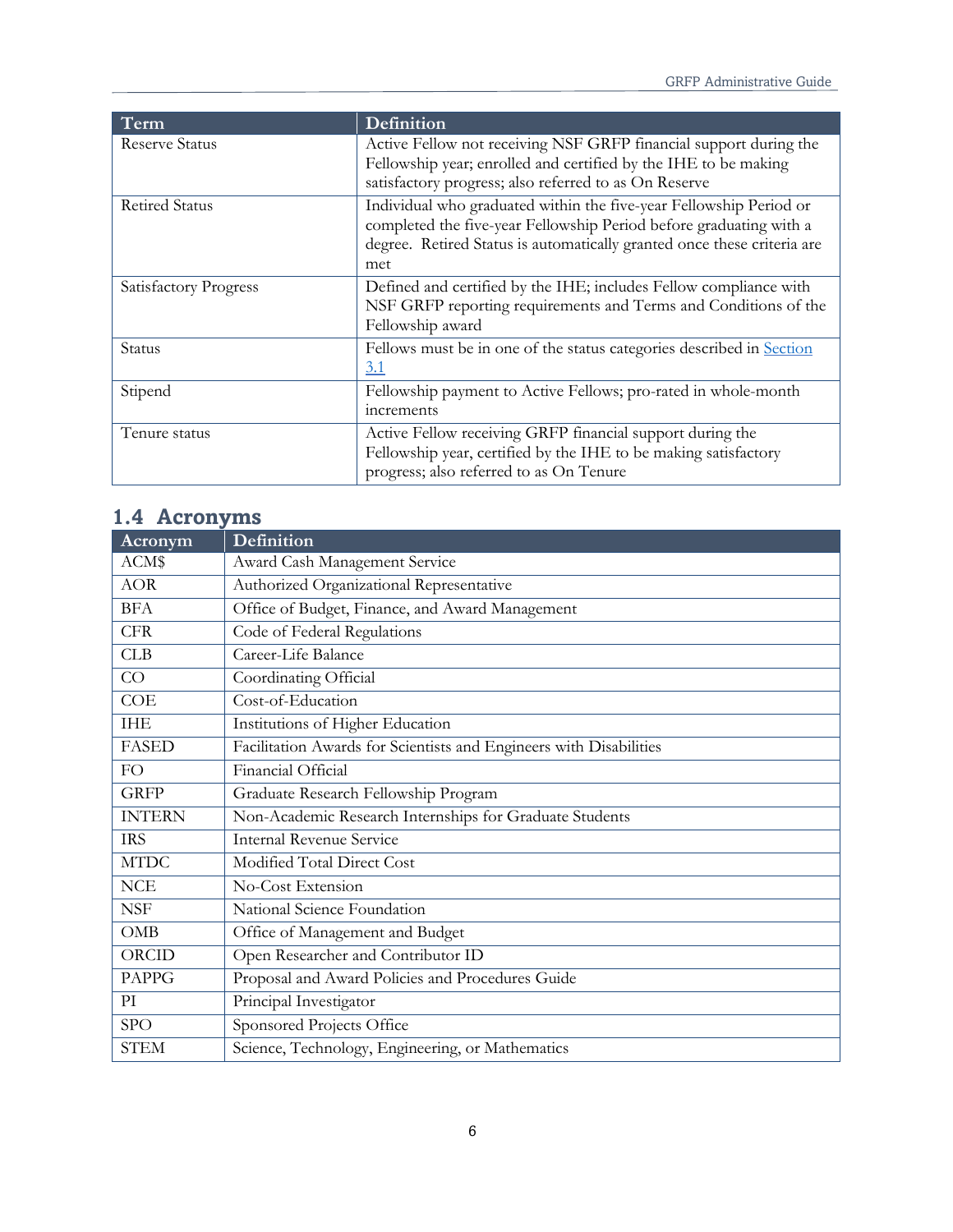### <span id="page-6-0"></span>**1.5 NSF Resources**

This Guide references the following NSF documents and publications:

• *Proposal and Award Policies and Procedures Guide* (PAPPG)

[https://www.nsf.gov/publications/pub\\_summ.jsp?ods\\_key=pappg](https://www.nsf.gov/publications/pub_summ.jsp?ods_key=pappg)

GRFP Program Solicitation

[https://www.nsf.gov/publications/pub\\_summ.jsp?ods\\_key=nsf21602](https://www.nsf.gov/publications/pub_summ.jsp?ods_key=nsf21602)

• NSF *Agency Specific Requirements* to the *Research Terms and Conditions*

<https://www.nsf.gov/awards/managing/rtc.jsp>

Please visit the following websites for additional information:

- NSF: [https://www.nsf.gov](https://www.nsf.gov/)
- GRFP: [https://www.nsfgrfp.org/](https://www.nsf.gov/cgi-bin/goodbye?https://www.nsfgrfp.org/)
- GRFP Online Module:<https://www.research.gov/grfp/Login.do>

The NSF GRFP Office administers the Graduate Research Fellowship Program and is assisted at each NSF GRFP IHE by an Institutional representative designated as the CO. An IHE Directory of representatives of all NSF GRFP IHEs is available on the GRFP Online Module website. **The IHE's CO is the first point of contact for all Fellowship questions.** A Fellow should first consult the CO, and if the CO cannot provide the requested information, only then contact the NSF GRFP Office.

# <span id="page-6-1"></span>**2. Award Structure Overview**

GRFP awards are made to the IHEt which a Fellow is or will be enrolled. The IHE is responsible for financial management of the award and disbursement of Fellowship funds to the individual Fellow. The IHE will administer awards, including any amendments, in accordance with the Terms and Conditions of those awards, the Fellowship Terms and Conditions, and provisions contained in this Guide.

# <span id="page-6-2"></span>**2.1 Stipend**

The annual, 12-month GRFP stipend amount is specified in each year's Program Solicitation. The stipend is pro-rated in monthly increments (e.g., completion of the final academic term of graduate study after nine months results in nine-twelfths of the annual stipend). No dependent, research, or travel allowances are provided. Only Fellows on Tenure and compliant with all Fellowship Terms and Conditions are eligible to receive stipend payments. If a Fellow does not conform to the Standards of Conduct established by their IHE and the NSF Terms and Conditions, NSF reserves the right to terminate the Fellowship.

Fellowship stipends are managed and disbursed by the IHE. For disbursement procedures and schedules, Fellows should check with their CO. Regardless of the exact stipend payment schedule, NSF requires that the stipends be reported in no less than one-month increments.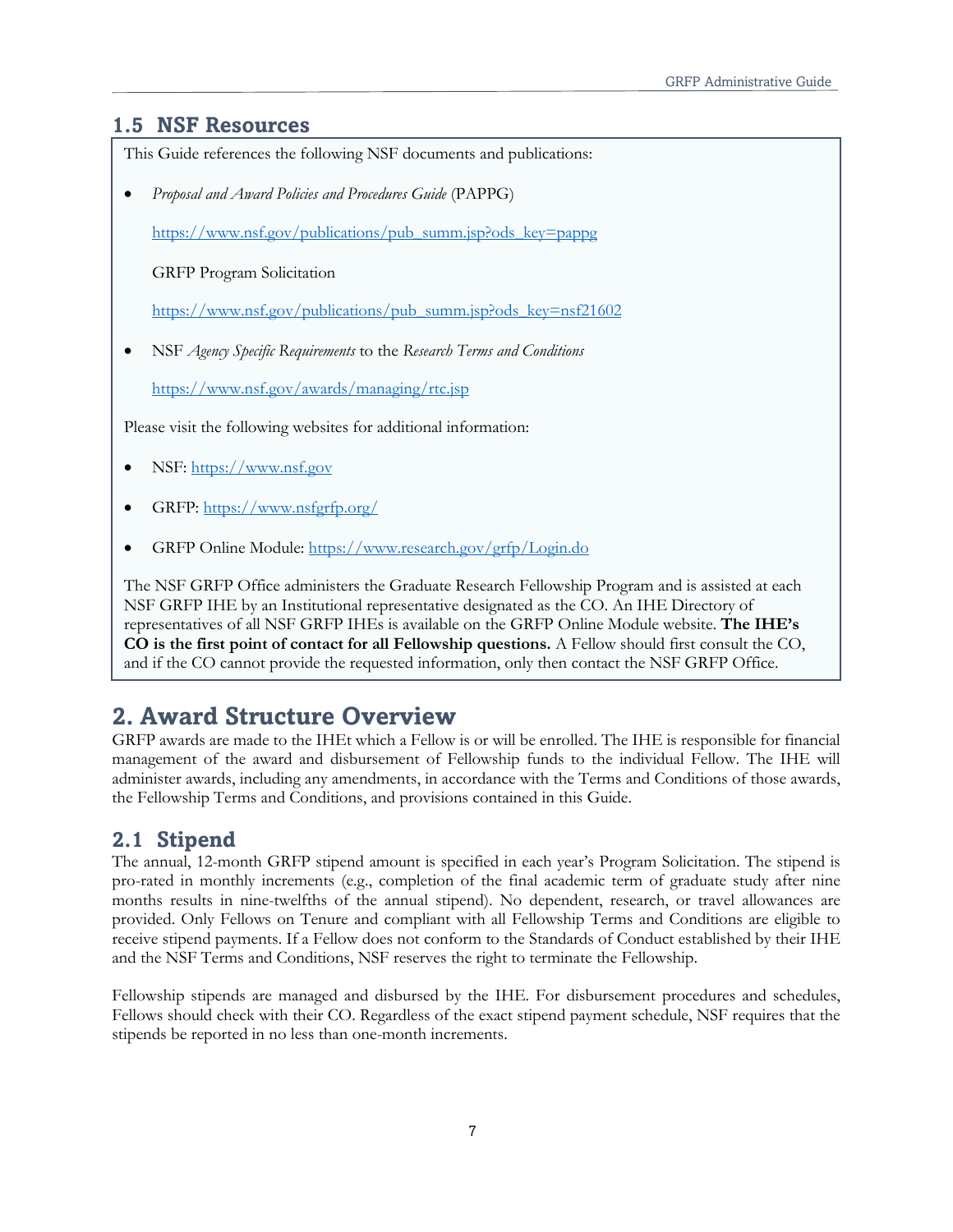The definition of Modified Total Direct Cost (MTDC) in 2 CFR \$200.1 (Office of Management and Budget (OMB) Uniform Guidance) specifically excludes costs of scholarships, fellowships, and other programs of student aid from indirect cost rate recovery. Therefore, IHEs should ensure that stipend payments are not reduced by items that the IHE would normally consider indirect costs or fringe benefits.

## <span id="page-7-0"></span>**2.2 COE Allowance**

The Fellowship provides a fixed COE allowance payment in lieu of tuition and mandatory fees to the IHE, **not** to the Fellow. The allowance is specified each year in the Program Solicitation. The Fellowship provides three On Tenure Years of financial support (stipend and Institutional COE allowance) and two On Reserve Years (no financial support). The On Tenure Year COE allowance is paid to the IHE in two parts: the first payment covers months one through five of the Tenure year, and the second payment covers months six through twelve. Fellow transfers impact which IHEs will receive COE. If the Fellow is at the original IHE for 6 months or more, that IHE would receive the full COE. By approving the transfer, the receiving IHE acknowledges it would not receive COE for that Fellowship year.

IHEs accepting the award funds agree to exempt Fellows on Tenure from paying required tuition and mandatory fees normally charged to graduate students of similar academic standing**.** IHEs cannot require Fellows to participate in research assistantships or teaching assistantships as a method to make up the difference between the COE and the IHE's regular tuition and fees (see also Section 3.10, below). Fellows may participate in assistantships but not as a means to pay for tuition or mandatory fees.

Otherwise the actual use of the COE allowance is at the discretion of the IHE.

While on Tenure, Fellows may be required to pay certain fees or deposits that are refundable in whole or in part, that are optional (e.g., non-required coursework or tuition at other IHEs not considered part of the Fellow's principal program of study), or that were incurred prior to the actual start of Fellowship (e.g., an admission application fee).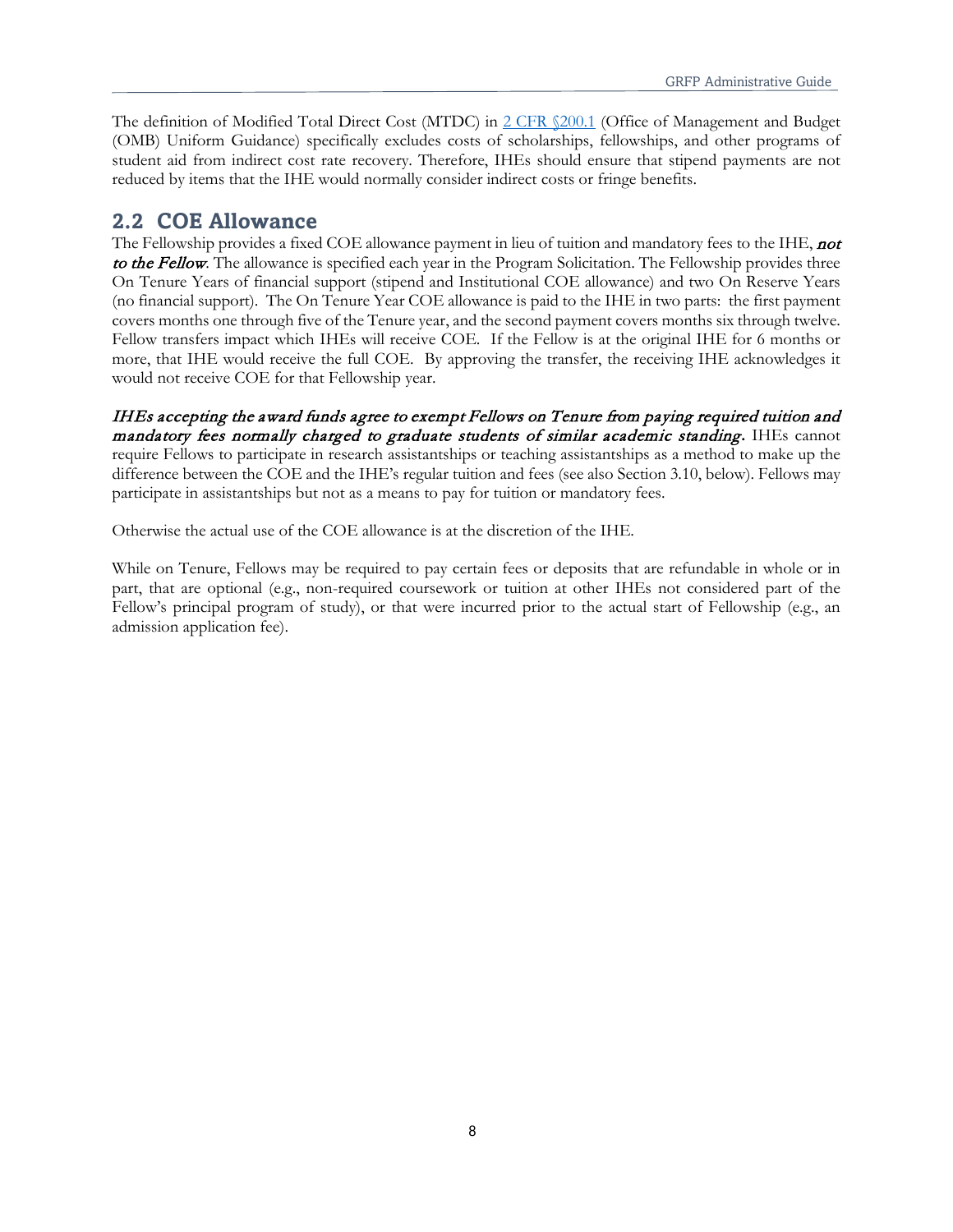# <span id="page-8-0"></span>**3. Fellow Responsibilities & Information**

# <span id="page-8-1"></span>**3.1 Fellowship Status**

Once applicants accept the GRFP fellowship and start their NSF GRFP-supported graduate study, they are Fellows. **Fellows must be enrolled in an IHE for the duration of their Fellowship.** Following award acceptance and declaration, Fellows *must* be in one of the Fellowship Statuses shown in the table below.

| Fellow<br><b>Status</b> | Fellowship<br><b>Status</b> | Enrolled in<br>IHE? | Stipend?               | Description                                                                                                                                                                                                                                                                                                                                                                                                                                                         |
|-------------------------|-----------------------------|---------------------|------------------------|---------------------------------------------------------------------------------------------------------------------------------------------------------------------------------------------------------------------------------------------------------------------------------------------------------------------------------------------------------------------------------------------------------------------------------------------------------------------|
| Active                  | On Tenure                   | Yes                 | Yes                    | Fellow is receiving stipend during the<br>Fellowship year and is certified by the IHE to<br>be making satisfactory progress. Fellows<br>complete Annual Activities Reports.                                                                                                                                                                                                                                                                                         |
| Active                  | Forfeited                   | Yes                 | No                     | Fellow is not receiving a stipend during all or<br>part of a Tenure year. Fellow must be actively<br>engaged in research and/or coursework,<br>leading to an eligible research-based graduate<br>degree. Any months of funding not utilized<br>during a year of Tenure are forfeited (lost).<br>Fellows complete Annual Activities Reports.<br>For example, the Forfeited Status may be used<br>if a Fellow is receiving funding from a paid<br>Federal internship. |
| Active                  | On Reserve                  | Yes                 | No                     | Fellow is enrolled in an IHE but is not<br>receiving a GRFP stipend. Reserve Status<br>allows Fellows the flexibility of incorporating<br>professional development opportunities into<br>their graduate programs. Fellows on Reserve<br>Status must remain actively engaged in full-time<br>research and/or coursework, leading to an<br>eligible graduate degree in an NSF-supported<br>field. Fellows complete Annual Activities<br>Reports while on Reserve.     |
| Deferred                | On Medical<br>Deferral      | Yes                 | Yes                    | Fellow is on a short-term absence due to<br>medical or dependent-care situation. There is a<br>limited paid medical leave option for up to<br>three months as specified later in Section 3.1.                                                                                                                                                                                                                                                                       |
| Deferred                | On Medical<br>Deferral      | Yes                 | No                     | Fellow is on an extended absence due to<br>medical or dependent-care situation. Fellow is<br>not receiving a stipend.                                                                                                                                                                                                                                                                                                                                               |
| Deferred                | On Military<br>Deferral     | Yes                 | $\overline{\text{No}}$ | Military Deferral is intended for Fellows who<br>must interrupt their graduate studies for active<br>duty. A Fellow does not receive a stipend while<br>on Military Deferral.                                                                                                                                                                                                                                                                                       |
| Retired                 | Completed<br>with Degree    | N/A                 | No                     | Individual who graduated within the five-year<br>Fellowship Period.                                                                                                                                                                                                                                                                                                                                                                                                 |
| Retired                 | Completed                   | N/A                 | $\rm No$               | Individual who completed the five-year<br>Fellowship Period before graduating with a<br>degree.                                                                                                                                                                                                                                                                                                                                                                     |
| Terminated              | Terminated                  | N/A                 | No                     | Individual Fellowship is terminated for cause<br>(failure to comply with the Terms and<br>Conditions of the Fellowship).                                                                                                                                                                                                                                                                                                                                            |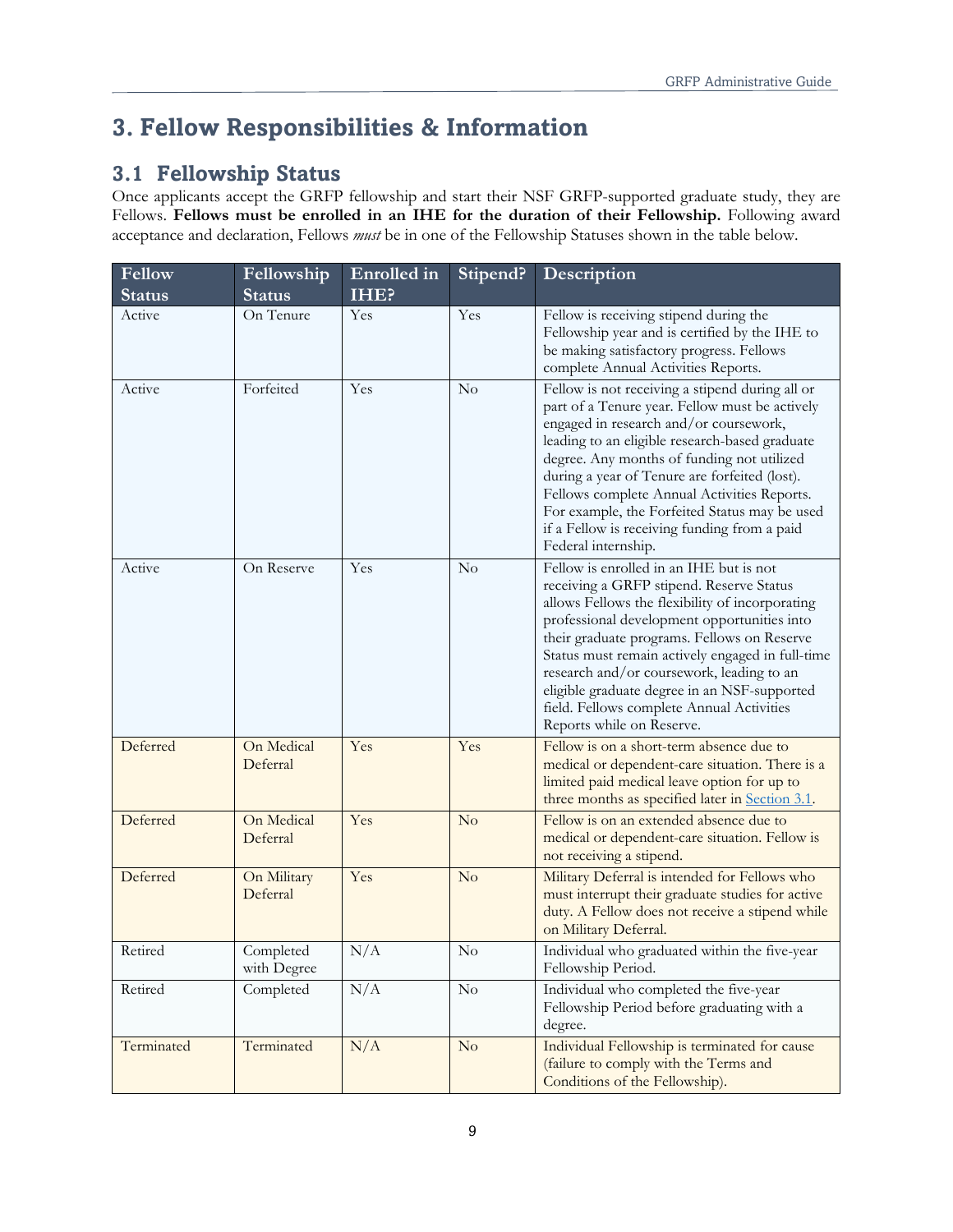| Fellow<br><b>Status</b> | <b>Status</b>     | Fellowship Enrolled in Stipend? Description<br>IHE? |    |                                                                                                                      |  |  |  |  |
|-------------------------|-------------------|-----------------------------------------------------|----|----------------------------------------------------------------------------------------------------------------------|--|--|--|--|
| Terminated              | N/A<br>Terminated |                                                     | No | Individual Fellowship is voluntarily<br>discontinued by the Fellow or IHE during the<br>five-year Fellowship period. |  |  |  |  |

The Fellowship provides three On Tenure Years of financial support (stipend and Institutional COE allowance) and two On Reserve Years. Both On Tenure and On Reserve statuses are only granted in 12- month increments. Portions of an unused year of On Tenure or On Reserve Status cannot be held for later use (except in cases of NSF-approved Medical or Military Deferral).

The Fellowship provides three years (36 months) of funding (in annual increments) for use within a five-year period unless the Fellow is on an NSF-approved Deferral. On Tenure Status ensures that Fellows have the resources (time and financial support) to devote full-time effort to their graduate program of study, and Reserve Status ensures that Fellows have the option and flexibility to participate in other education and training opportunities. With the assistance of an Academic/Research Advisor, Fellows should plan for the judicious use of GRFP resources at the beginning of their Fellowship. Fellows submit their plan to utilize the funding over the five-year Fellowship Period at the start of their Fellowship. This plan is only an estimate and is not binding.

Within a given Fellowship year, duly authorized military service or training is permitted with the approval of the CO and NSF, if the service does not compromise the Fellow's enrollment status and degree progress.

#### **On Tenure Status**

Fellows use On Tenure Status for three years, in 12-month increments, during the five-year Fellowship Period. During On Tenure years, Fellows actively utilize Fellowship support (i.e., receive a stipend). The Fellowship includes a maximum of three On Tenure years. This includes situations where all or part of the support is forfeited (lost).

On Tenure includes periods of full-time research and/or coursework under the direction of an Academic/Research Advisor at the IHE, whether or not the IHE is in session, as well as any normal, short vacation periods. Summer is not considered a "short vacation period." To be eligible to receive stipend payments during the summer, Fellows are expected to be actively engaged in their graduate program through coursework or research under the direction of an Academic/Research Advisor.

Fellowship Tenure is granted in 12-month increments corresponding to a Fellowship year (summer or fall start) and may not be broken into smaller units spread across more than one year, except in cases of NSF-approved Medical or Military Deferral (see below).

Fellows On Tenure must be actively engaged in a research-based graduate degree program in science, technology, engineering, or mathematics (STEM) or in STEM education at their IHE. Full-time status is established by each IHE and may include reduced course load requirements, such as following admission to candidacy or equivalent status. In other words, the IHE's registrar must consider the Fellow enrolled, and the Fellow must provide to NSF a transcript that reflects enrollment status upon request.

Fellows On Tenure may have a period during the academic year when they are pursuing activities as part of their graduate degree program that are off campus. These activities are subject to the approval of the CO who confirms that these activities are part of the Fellows' graduate education program and normal degree progress. These periods may include professional development opportunities, internships, field courses, field research, extended workshops, international research, and other activities deemed appropriate by the CO and the Fellow's IHE, that conform to the terms in this Guide.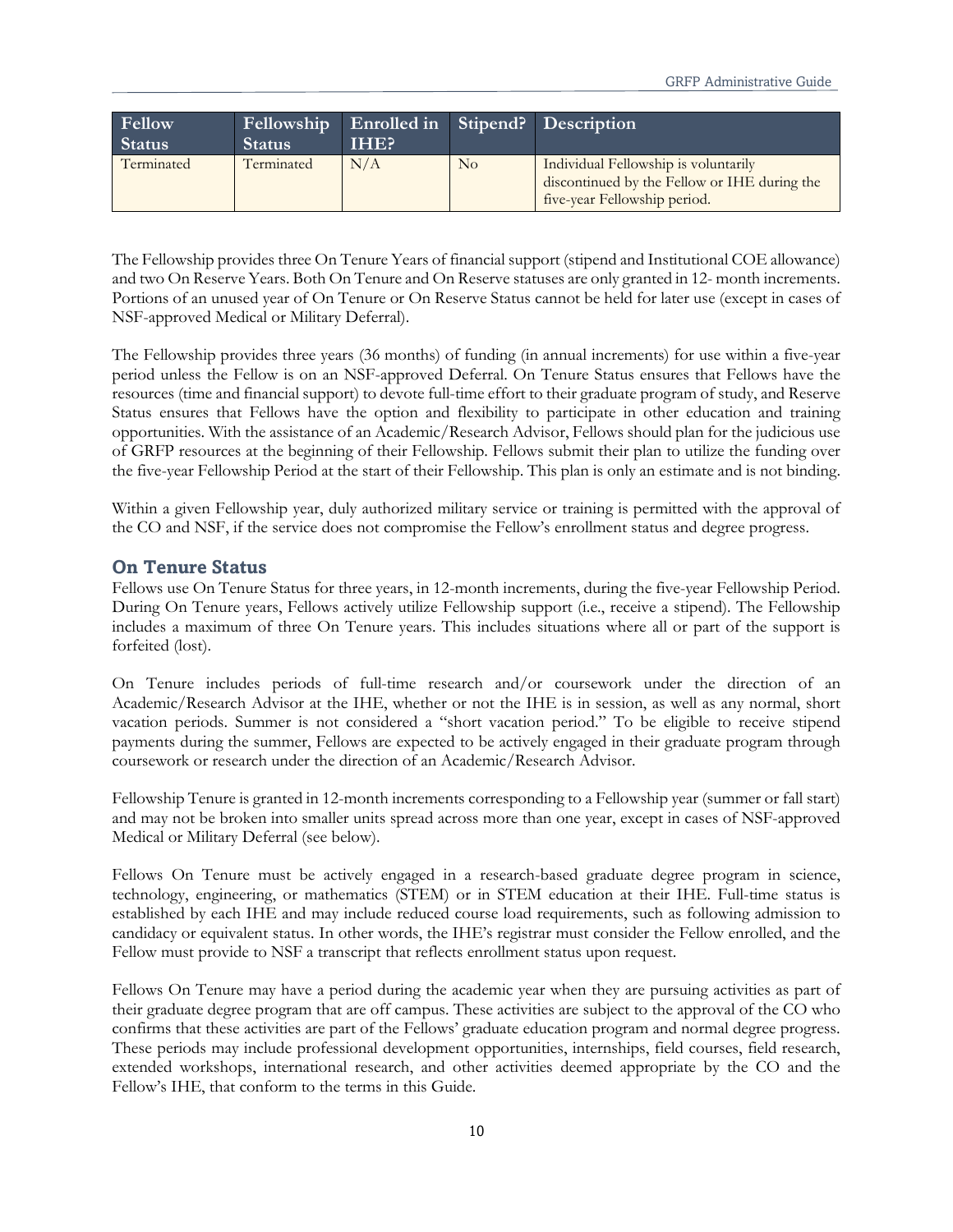#### **Forfeited**

Funding not utilized during a Tenure year is forfeited (lost). Fellows in Forfeited Status during a Tenure year must be actively engaged in research and/or coursework, leading to an eligible research-based graduate degree. Fellows must submit a change request in the GRFP Online Module to request to be placed on Forfeit during On Tenure Status.

Annual Activities Reports are required during Forfeited periods. Fellows must declare Fellowship status annually by the specified due date; the Forfeited period must be renewed if the Forfeited period extends into a new Fellowship year. Failure to renew Fellowship Status including during Forfeited Status, where applicable, may result in termination of the Fellowship. Fellows must submit a change request in the GRFP Online Module at the end of their Forfeited period to be placed back on Tenure or Reserve Status.

#### **Medical Deferral Status**

Medical Deferrals may be requested when an absence of more than one month is necessary due to medical (mental or physical health) or dependent-care (family leave) situations. If a Fellow experiences a serious illness or other medical condition, or a Fellow has full-time caregiving responsibilities for an immediate family member (spouse, child, dependent, sibling, or parent) that prevent full-time Fellowship activity for an extended period, the Fellow may be granted a Medical Deferral for all or part of a Tenure or Reserve Year. NSF considers dependent care to include childcare, adoption, parental leave, elder care, and extended family illness. Medical Deferrals must be in monthly increments, up to a maximum accumulation of two years or 24 months. The unused, deferred months of Tenure or Reserve are available for use later, and prevailing Fellowship Terms and Conditions will apply. If NSF approves the Fellow's Medical Deferral request, the IHE must agree to keep the Fellow enrolled and on their Grants Roster.

To request Medical Deferrals, Fellows should first contact their CO and secure an Institutionally-approved medical or family leave based on the IHE's graduate student leave policies. Using the GRFP Online Module, Fellows must formally submit a change request for a Medical Deferral before or within the first month of the Medical Deferral. The request should provide an estimate of the length of time (in whole months) approved by the CO for the Medical Deferral, and the time approved will be recorded for the Medical Deferral. The nature of the medical or family leave situation need not be disclosed to NSF in the change request. The Medical Deferral Request is approved by the CO and the NSF GRFP Office. The IHE retains relevant documentation indicating that the condition merits a Medical Deferral.

Fellows in Medical Deferral Status must submit an Annual Activities Report (stating they are on medical deferral) and declare Fellowship status annually; the Medical Deferral must be renewed if the Medical Deferral extends into a new Fellowship year. Failure to renew a Medical Deferral Status may result in termination of the Fellowship if the Fellow remains in Undeclared Status. While on Medical Deferral, a Fellow's fellowship clock stops (i.e., the remaining time available for Tenure or Reserve periods is not affected). While on Deferral, the time available to be an active Fellow (On Tenure or On Reserve) is extended beyond the normal 5-year limit. The deferral status "stops the clock" on the normal 5-year Fellowship Period. The amount of time the Fellow is able to be either on On Tenure or On Reserve remains the same.

Fellows must submit a change request at the end of their Medical Deferral to be placed back On Tenure or On Reserve Status.

For Fellows On Tenure with an NSF-approved Medical Deferral, there is a limited paid leave option: (1) if the IHE's graduate student leave policies allow for paid leave, those leave policies apply; or (2) in the absence of paid graduate student leave policies at the IHE, Fellows may continue to receive stipend payments for a period not to exceed three months total during the three Tenure Years. The three months may be broken up into shorter, monthly time frames across multiple Tenure Years (e.g., use of two months of Stipend under Medical Deferral in Tenure Year 1 and one month in Tenure Year 3). Fellows must include the request for one, two, or three months paid Leave with the Medical Deferral request submitted through the GRFP Online Module.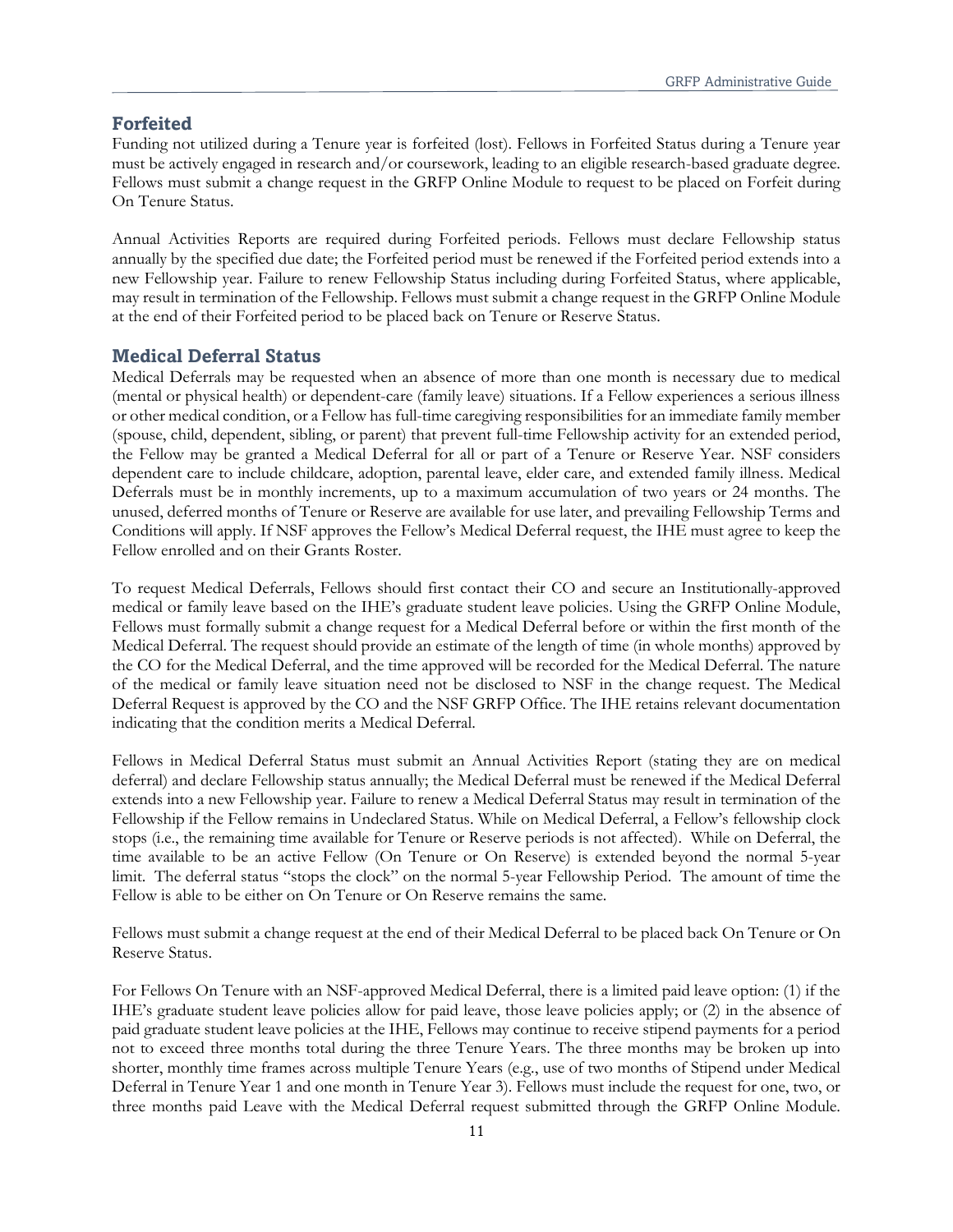Retroactive requests are not approved. Fellows must specify in their Medical Deferral request that they are requesting to be placed on paid Medical Deferral. The paid leave option utilizes existing stipend/tenure months and is not a supplemental funding source (no Fellow is eligible to receive more than 36 months cumulative GRFP support, with the exception of GRFP support through NSF's supplement programs available for GRFP fellows such as non-academic research internships for graduate students [\(INTERN\)](https://www.nsf.gov/pubs/2021/nsf21013/nsf21013.jsp) while the Fellow is on Reserve).

GRFP supports NSF's Career-Life Balance (CLB) Initiative. IHEs may submit one or more CLB supplemental funding requests (see PAPPG Chapter II.E.8) to the current Institutional award to sustain the research of a Fellow who has been granted an NSF-approved Medical Deferral for dependent-care (family leave) situations. This gender-neutral supplemental funding opportunity is in addition to the limited paid leave option for Fellows On Tenure with an NSF-approved Medical Deferral. Retroactive requests are not approved.

#### **Military Deferral Status**

Military Deferral is intended for Fellows who must interrupt their graduate studies for active duty. While on Military Deferral, a Fellow's fellowship clock stops (i.e., the remaining time available for Tenure or Reserve periods is not affected). The unused, deferred months of Tenure or Reserve are available for use later, and prevailing Fellowship Terms and Conditions will apply. Fellows must request Military Deferrals via the GRFP Online Module and submit a copy of their duty orders to the CO at the IHE. Fellows in Military Deferral Status must submit an Annual Activities Report (stating they are on Military Deferral) and declare Fellowship status annually. The Military Deferral Status must be renewed if the Military Deferral Status extends into a new Fellowship year.

Failure to renew a Military Deferral Status may result in termination of the Fellowship if the Fellow remains in Undeclared Status. Fellows must submit a change request at the end of their Military Deferral Status to be placed back on Tenure or Reserve Status. In cases of an NSF-approved Military Deferral, the IHE must agree to keep the Fellow enrolled and on their Grants Roster.

#### **Reserve Status**

Fellows may use Reserve Status for two years, in 12-month increments, during the five-year Fellowship Period. Reserve Status allows Fellows the flexibility of incorporating professional development opportunities (e.g., teaching assistantships, internships, etc.) into their graduate programs. Fellows On Reserve remain *enrolled as* full-time students (as defined by their IHE) and actively engage in research or coursework, as part of the graduate degree program. Annual Activities Reports are required during Reserve Status.

Fellows On Reserve must be actively engaged in a research-based graduate degree program in STEM or in STEM education at their IHE. Full-time status is established by each IHE and may include reduced course load requirements, such as following admission to candidacy or equivalent status. In other words, the IHE's registrar must consider the Fellow enrolled and the Fellow must provide to NSF a transcript upon request.

Fellows On Reserve may have a period during the academic year when they are pursuing activities as part of their graduate degree program that are off campus. These activities are subject to the approval of the CO who confirms that these activities are part of the Fellows' graduate education program and normal degree progress. These periods may include professional development opportunities, internships, field courses, field research, extended workshops, international research, and other activities deemed appropriate by the CO and the Fellow's IHE, that conform to the terms in this Guide.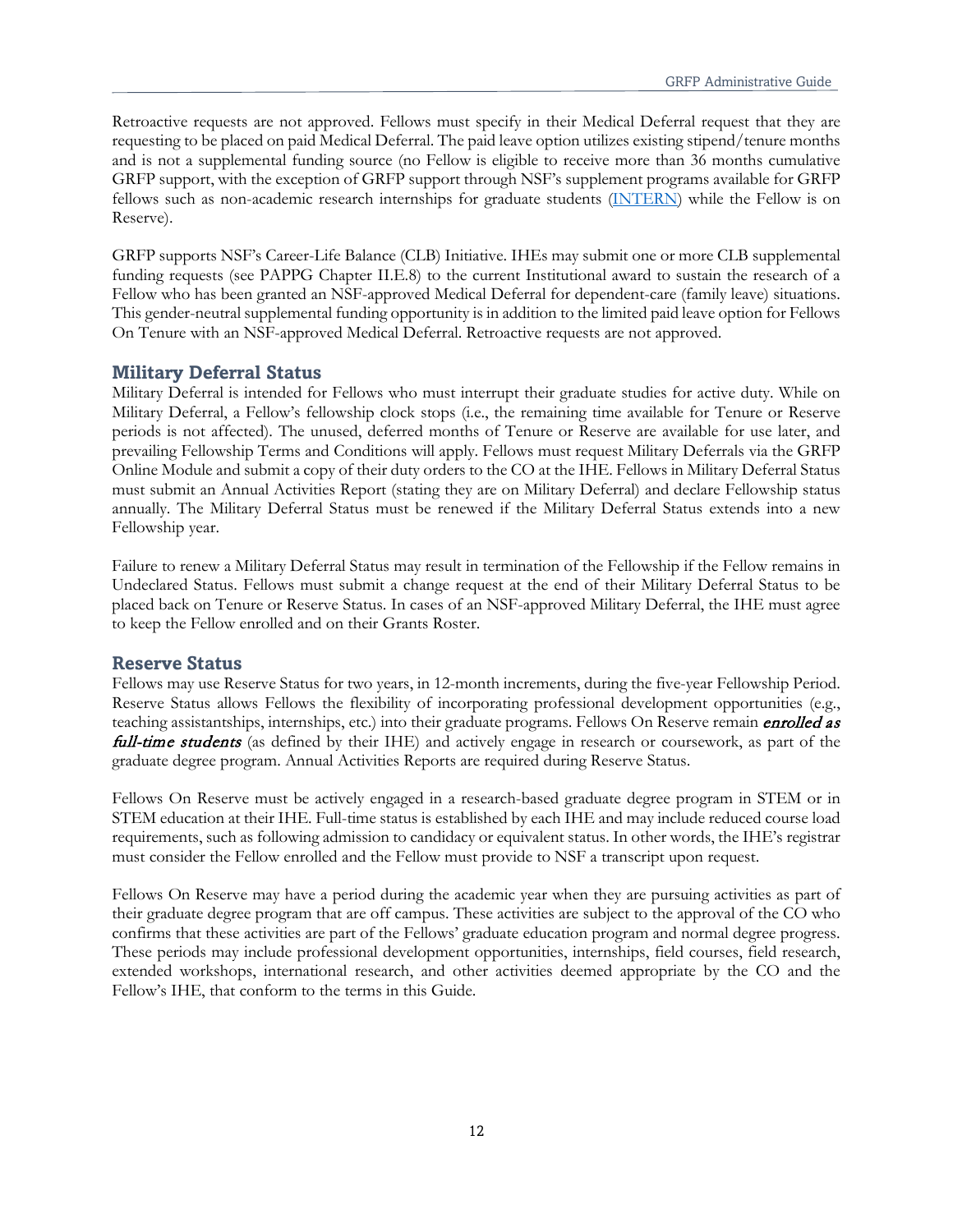#### <span id="page-12-0"></span>**3.2 Eligibility**

The annual GRFP Program Solicitation, available on the **GRFP** website, provides detailed eligibility information.

GRFP Fellowships cannot be concurrently accepted or combined with support from another *individual* federal graduate fellowship irrespective of the Fellow's status. Federal graduate fellowships are defined as awards for which an applicant applies as an *individual*, not as part of a program in which an IHE applies for an award.

Examples from the US Government include individual federal fellowship programs offered by the Department of Agriculture, Department of Defense, Department of Energy, Department of State, Environmental Protection Agency, National Aeronautics and Space Administration, National Institutes of Health, and National Oceanic and Atmospheric Administration to support the graduate education of individuals. Fellows *are* permitted to solicit and accept from other federal sources support for research expenses.

Internships and traineeships are different than fellowships and therefore may be permitted. While on Reserve, Fellows may receive a stipend associated with an internship or traineeship. Fellows on Reserve may also receive federal funding if the award is not an individual fellowship (e.g., the award is given to the IHE and the IHE determines the recipients). Fellows On Reserve may be eligible for a stipend as part of an NSF INTERN or similar supplement request.

**Facilitation Awards for Scientists and Engineers with Disabilities**

Fellows with disabilities are eligible for facilitation awards through the Facilitation Awards for Scientists and Engineers with Disabilities (FASED) Program (see PAPPG Chapter II.E.7 for further information). The specific nature, purpose, and need for equipment or assistance should be described in sufficient detail in the request to permit evaluation by knowledgeable reviewers. The NSF GRFP Officers will make decisions regarding what constitutes appropriate support on a case-by-case basis.

#### <span id="page-12-1"></span>**3.3 Fellowship Acceptance**

Fellow candidates will be sent a Fellowship Offer Letter by e-mail in late March/early April. Fellow candidates must formally accept and agree to the Fellowship Terms and Conditions by the specified due date.  $By$ accepting their Fellowship, all Fellows certify that they have read, understood, and accepted the Terms and Conditions in this Guide and that they are aware of the consequences of not complying with the Terms and Conditions.

Candidates who accept the offer become Fellows. Fellows must be enrolled full-time in an eligible graduate degree program in the field of study indicated in their application by the beginning of the following academic year. Fellows must pursue graduate study that leads to a research-based master's or doctoral degree in STEM or in STEM education, as described in the GRFP Program Solicitation. Major changes in scope (i.e., changes in major field of study) during the graduate career may be proposed after the first year of graduate study and require NSF approval. All Fellows from the date of Fellowship Start through completion of the Fellowship must be enrolled in an eligible research-based graduate degree program at a degree-granting IHE accredited in, and having a campus located in, the US, its territories, or possessions, or the Commonwealth of Puerto Rico that offers graduate degrees in STEM or in STEM education fields.

New Fellows must submit their plan to utilize the funding over the five-year Fellowship Period at the start of their Fellowships. Declaring Fellowship Status means the Fellow uses the GRFP Online Module to indicate their intention to be on Tenure, Medical Deferral, Military Deferral, or Reserve for each year of the five-year Fellowship Period. New Fellows must certify that they meet the eligibility requirements, as described in the GRFP Program Solicitation. Failure to comply with the Fellowship Terms and Conditions will result in termination of the Fellowship offer and render individuals ineligible to re-apply. In cases where Fellows have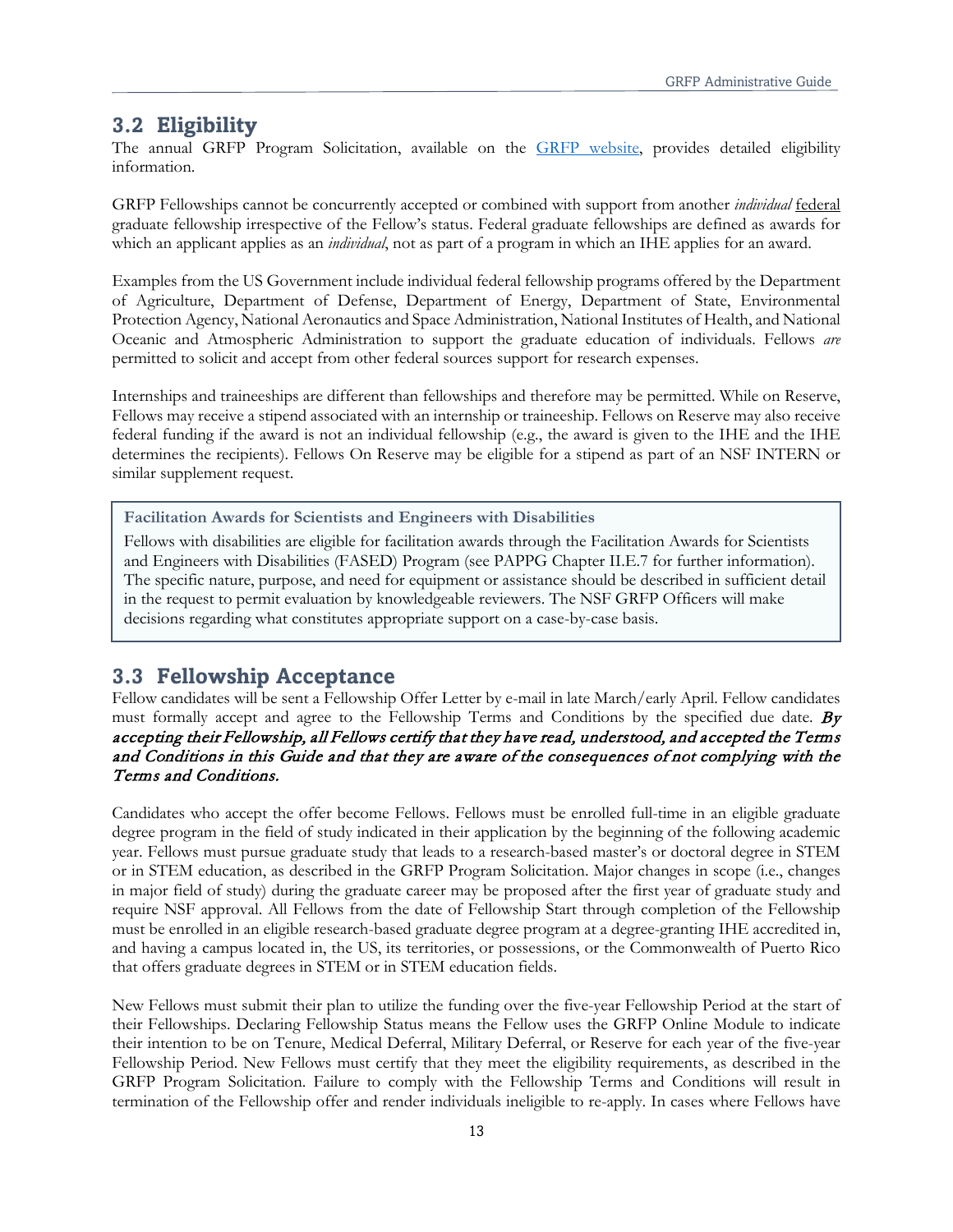misrepresented their eligibility or have failed to comply with the Fellowship Terms and Conditions, the Fellowship will be terminated, and the case may be referred to the NSF Office of Inspector General for investigation. This action may result in requiring the Fellow to repay Fellowship funds to the NSF.

### <span id="page-13-0"></span>**3.4 Fellowship Year**

Upon accepting the Fellowship, New Fellows select Summer or Fall to coincide with the approximate graduate program start date. The Fellowship start date does not necessarily coincide with the formal summer or fall academic session of the IHE, and On Tenure Status is not defined by the date on which a stipend payment is issued.

Fellows are expected to be actively engaged in their graduate programs throughout the Fellowship year. Fellow candidates may begin their Fellowship immediately following the Fellowship Offer, provided they are actively engaged in research or coursework at the time of the Fellowship start and are enrolled in a graduate degree program as documented by the Fellow's transcript at the IHE. Individuals who are not enrolled in a graduate program during the summer are only eligible for a fall start. Institutional rules concerning enrollment apply; therefore, enrollment *as documented on the transcript* is required for summer starts (even if the student is not taking classes). The Fellowship may not be used retroactively.

Summer/June 1 Fellowship Year. Fellows should select the summer Fellowship start date if they start their graduate degree in May, June, or July, as a part of a summer semester. Individuals must be enrolled in a graduate program to be eligible.

Fall/September 1 Fellowship Year. Fellows should select the fall Fellowship start date if they start their graduate program in August, September, or October.

#### <span id="page-13-1"></span>**3.5 Status Declaration**

All Fellows must declare their status (Section [3.1\)](#page-8-1) for the next Fellowship year by the specified due date in the GRFP Online Module. Fellows must certify that they continue to meet the eligibility requirements, as described in the GRFP Program Solicitation and annual certifications. The annual status declaration also confirms that the Fellows accepts the Terms and Conditions in the current Administrative Guide. Fellowship Status declaration for Tenure and Reserve are for the entire year. Requests to change from Tenure to Reserve or vice versa after the Fellowship year has begun are not permitted.

All Fellows from the date of Fellowship Start through completion of the Fellowship must be enrolled in an eligible research-based graduate degree program at a degree-granting IHE accredited in, and having a campus located in, the US, its territories, or possessions, or the Commonwealth of Puerto Rico that offers researchbased degrees in STEM or in STEM education fields.

Fellows are not permitted to receive more than the equivalent of 12 months of GRFP stipend support during a single Fellowship year, and no Fellow is eligible to receive more than 36 months cumulative GRFP support during the five-year term of the Fellowship. Only Fellows with Tenure Status or on a limited paid leave option NSF-approved Medical Deferral are eligible to receive stipend payments. However, Fellows on Reserve may be eligible for funding through INTERN or other similar supplement requests, including stipend support. Fellows are expected to be engaged in their graduate program and research, irrespective of their Fellowship status (except if on Medical or Military Deferral Status).

The Fellowship period is five years and will not be extended beyond the five-year term. The Fellowship period time clock is stopped by a deferral, the amount of time of the Fellowship period when the Fellow is On Tenure or On Reserve is limited to 5 years.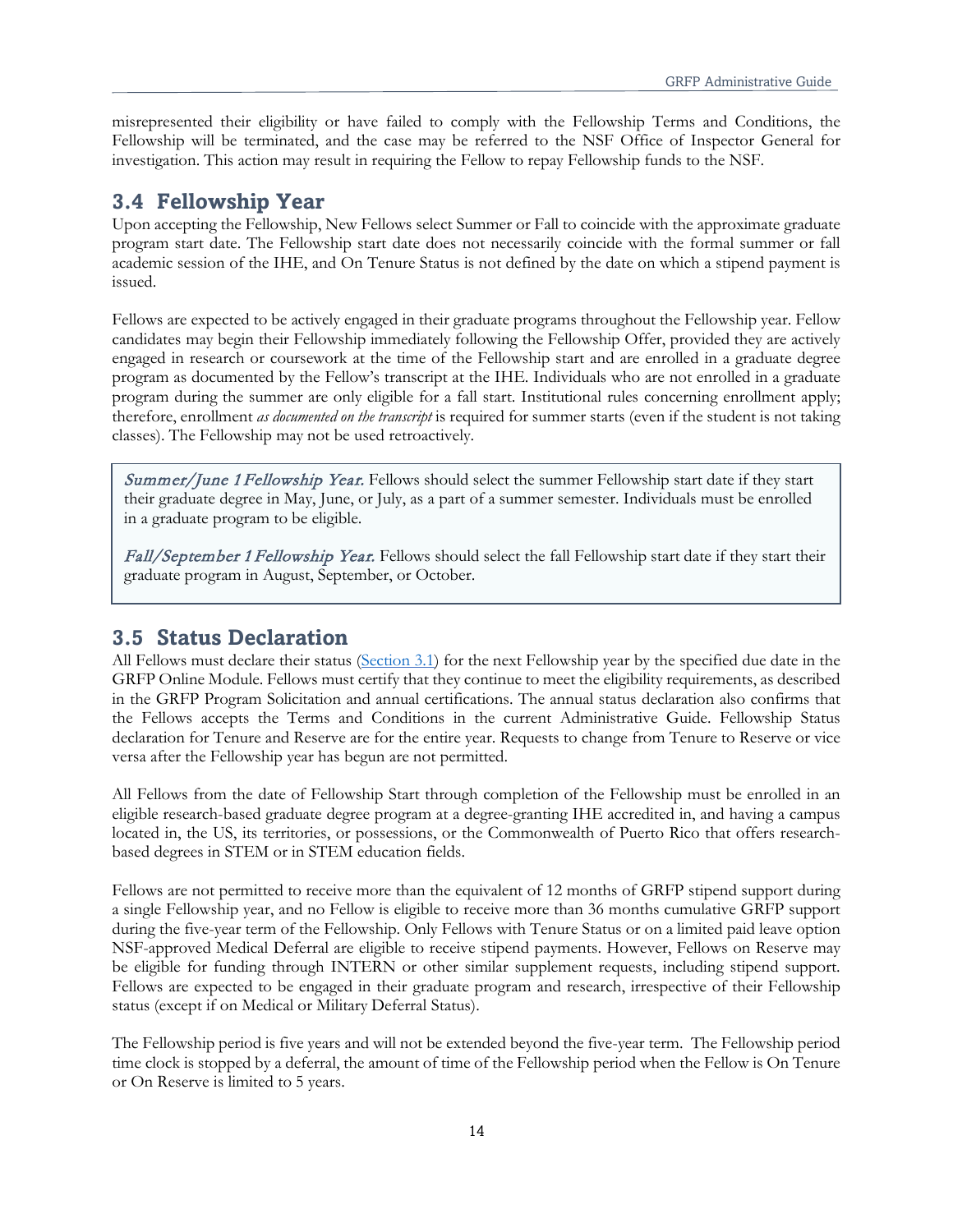Fellows who fail to declare status by the specified date will not be allowed to continue their Fellowships beyond the current Fellowship year and their Fellowship will be terminated.

# <span id="page-14-0"></span>**3.6 Enrollment**

All Fellows from the date of Fellowship start through completion of the Fellowship must be enrolled full-time in an eligible graduate degree program at a degree-granting IHE accredited in, and having a campus located in, the US, its territories, or possessions, or the Commonwealth of Puerto Rico. When submitting the GRFP application, applicants must indicate a proposed IHE. Until a change request is submitted by the Fellow and approved by the CO, NSF assumes association with the originally proposed IHE. It is the Fellow's responsibility to arrange for admission to a graduate program and to request approval from the CO and NSF, via the GRFP Online Module, for any Institutional changes. New Fellows should confirm that their profile in the GRFP Online Module properly reflects their correct IHE.

#### **Change of IHE**

Fellows are permitted to change IHEs. When transitioning from one IHE to another, Fellows should not plan to have a significant break in enrollment (e.g., a break of more than one academic term or a break over the summer). Full-time engagement in a graduate research program is expected; therefore, any changes of IHEs require prior NSF approval. Individuals who are not enrolled in a graduate program are not considered Fellows and therefore are not eligible to collect a stipend. See specific scenarios below for more information on changing IHEs.

Before Starting the Fellowship. If a Fellow wishes to study at an IHE other than the proposed IHE listed on their Fellowship application, the Fellow should indicate their selected IHE when they accept their Fellowship. Contact the NSF GRFP Office ( $\frac{\text{grfp}(Q_{\text{D}})$  if the IHE is not listed in the IHE Directory available in the GRFP Online Module.

Between Fellowship Years. Fellows who wish to transfer between IHEs between Fellowship years must submit a change request, via the GRFP Online Module, during the Fellowship Status Declaration Window. If a Fellow wishes to change IHEs after submitting the annual Fellowship Status Declaration and before starting the new Fellowship year, a change request must be submitted to NSF for approval. COs at both the current and proposed IHEs and NSF must approve the request.

During a Fellowship Year. If a Fellow wishes to transfer from one IHE to another during a Fellowship year, the Fellow must submit a change request. The COs at both the current and proposed IHEs and NSF must approve the request. Upon approval, the NSF GRFP Office adjusts the Fellow's Fellowship status records in the GRFP Online Module.

# <span id="page-14-1"></span>**3.7 Academic Progress**

Fellows are required to make satisfactory academic progress towards completion of their graduate degrees, except if on Medical or Military Deferral Status. Satisfactory progress is defined and certified annually by the Fellow's IHE. A Fellow's Academic/Research Advisor or designated graduate program administrator is required to annually review the Fellow's Annual Activities Report and verify the Fellow's eligibility and degree progress by signing the Academic/Research Advisor Confirmation Form.

The CO certifies unsatisfactory progress for Fellows who do not complete the required reporting actions. These Fellows are subject to having their Fellowships terminated by NSF. Fellows who are not rated by the CO will be allowed to continue their Fellowships only through the remainder of the current Fellowship year. If at any time during the year the IHE determines that a Fellow is making unsatisfactory progress, the CO will notify the NSF GRFP Office, and the Fellowship will be terminated.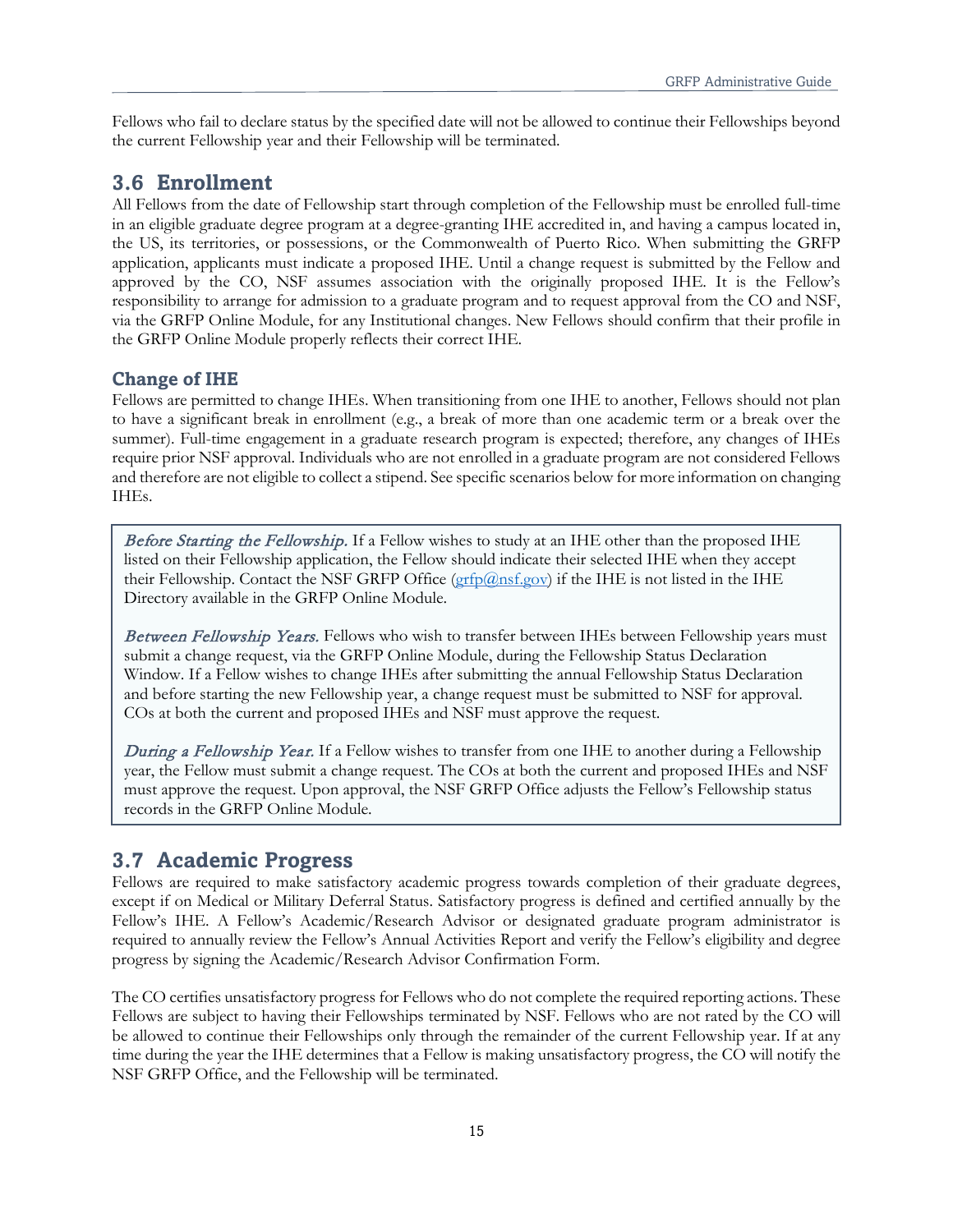## <span id="page-15-0"></span>**3.8 Tenure Beyond Master's Degree Completion**

Fellows who have not completed their five-year Fellowship Period and are completing a master's degree have the option of continuing their Fellowship by enrolling in an eligible research-based doctoral degree program. To remain a Fellow:

- 1. The Fellow must be accepted in a doctoral program upon completion of the master's degree (pursuit of a second master's degree is not permitted);
- 2. The transition period between degree programs may not exceed three months; and
- 3. The Fellow must request NSF approval and complete any required actions. Requests for NSF approval should be sent to  $grfp@nsf.gov$ .

Fellows will not receive a stipend during the transition period but will remain Fellows (e.g., when the Fellow completes a master's degree at one IHE and will be enrolled at a different IHE for a Ph.D.).

## <span id="page-15-1"></span>**3.9 Reporting and Communication**

Regardless of Fellowship Status, all Fellows are required to complete two separate tasks by the specified due date via the GRFP Online Module: 1) submit the Annual Activities Report with the signed Academic/Research Advisor Confirmation Form; and 2) declare Fellowship year status as covered in Section [3.5.](#page-13-1)

#### **Annual Activities Report**

Regardless of Fellowship status, all Fellows are required to submit an Annual Activities Report with the signed Academic/Research Advisor Confirmation Form by the specified due date via the GRFP Online Module. The online report includes information on research accomplishments and activities related to broader impacts, presentations, publications, teaching and research assistantships, awards and recognitions, and other scholarly and service accomplishments. Fellows must complete the certifications on the e-signature page when the Annual Activities Report is submitted.

To complete this requirement, the Fellow must provide a copy of the Annual Activities Report to their Academic/Research Advisor for review and approval prior to submission, well in advance of the deadline. The Academic/Research Advisor (or designated graduate program administrator) must sign the Academic/Research Advisor Confirmation Form to indicate that they have reviewed the Activities Report, discussed it with the Fellow, and that the Fellow is making satisfactory progress towards the degree and remains eligible for active GRFP Fellowship status.

Fellows who graduate or whose Fellowship is terminated should update their most recently submitted Annual Activities Report or submit their Annual Activities Report in the GRFP Online module within 30 days of completion/termination.

#### **Change in Field of Study, Research Direction, or Degree Plan**

Acceptance of the Fellowship award constitutes a commitment to pursue a research-based graduate degree in STEM or in STEM education. A Fellow's research and graduate study must meet the program eligibility requirements in the GRFP Program Solicitation. Fellows must enroll in a graduate degree program consistent with the relevant field of study proposed in their application and undertake a course of study leading to a research-based master's or doctoral degree.

Changes in Field of Study are classified as either a sub-field change or a major field change:

A sub-field change in a Fellow's graduate program field of study or research direction is a change within the same major field of study (the GRFP [Program Solicitation](https://www.nsfgrfp.org/applicants/grf-program-solicitation/) includes major fields of study).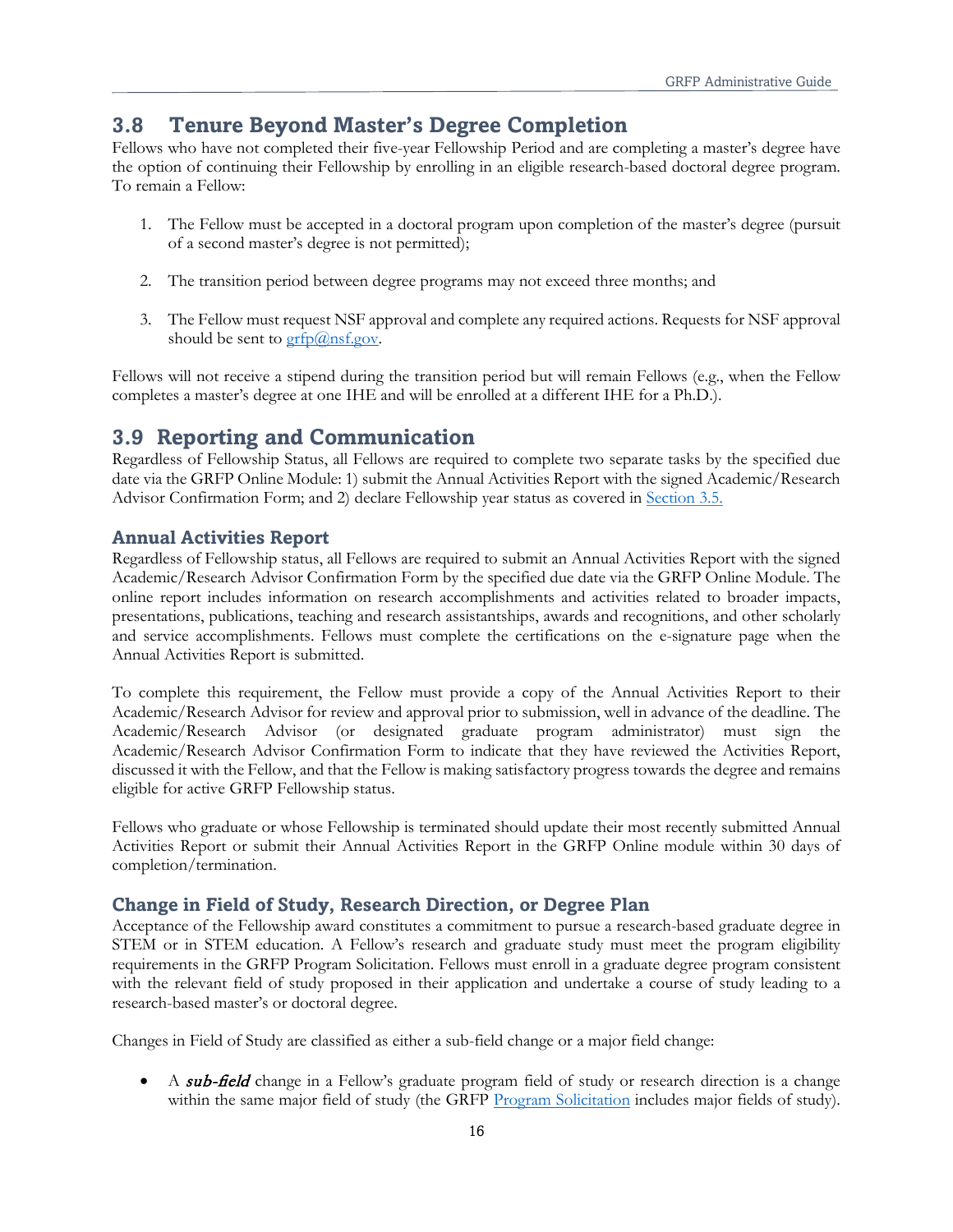For example, changing from Chemical Synthesis to Environmental Chemical Systems is considered a sub-field change since both fall within the Chemistry field of study.

A *major field* change in a Fellow's graduate program field of study or research direction constitutes a "change in scope" — one that alters the program to the extent that it is significantly different from that originally submitted with and reviewed with the Fellowship application (e.g., a change in major field of study; the GRFP [Program Solicitation](https://www.nsfgrfp.org/applicants/grf-program-solicitation/) includes major fields of study). Changes in the major field of study during the first Fellowship year are not permitted. Acceptance of a Fellowship award is an explicit agreement that the Fellow will be enrolled in a graduate degree program consistent with the field of study indicated in their application by the beginning of the following academic year.

The proposed field of study and/or graduate program resulting from a sub-field or major field change must meet the eligibility requirements detailed in the GRFP [Program Solicitation.](https://www.nsfgrfp.org/applicants/grf-program-solicitation/) Questions regarding program eligibility should be directed to the CO. Using the GRFP Online Module, Fellows must submit change requests for subfield and major field of study changes, which will require approval from the CO and NSF GRFP Office. Fellows must include a brief description of the revised proposed plan of study and research.

Fellows do not need to request NSF approval to change between master's and doctoral degree programs if there is no change in the field of study or IHE. Fellows should update their profile in the GRFP Online module to reflect the appropriate degree.

#### **Open Researcher and Contributor ID (ORCID)**

NSF encourages Fellows to include an Open Researcher and Contributor ID (ORCID®) [\(https://orcid.org\)](https://orcid.org/) identifier in their Fellow record. ORCID is an open, non-profit, community-driven effort to create and maintain a registry of unique researcher identifiers and a transparent method of linking research activities and outputs to these identifiers. An ORCID identifier provides a persistent digital identifier that distinguishes you from every other researcher and, through integration in key research workflows such as manuscript and grant submission, supports automated linkages between you and your professional activities ensuring that your work is recognized. The ORCID Registry is available free of charge to individuals, who may obtain an ORCID identifier, manage their record of activities, and search for others in the registry. While NSF encourages Fellows to include an ORCID identifier, submission is optional.

#### **Communication**

GRFP communications are conducted by e-mail. It is the Fellow's responsibility to keep their contact information (especially e-mail addresses and phone numbers) current. Fellows completing their Fellowships are required to update their contact information to allow the NSF GRFP Program Office to contact them. The NSF GRFP Office uses e-mail addresses to contact Fellows for program assessment purposes, and to measure the impact of the Fellowship on graduate school experiences and career outcomes.

A Fellow's primary point of contact for inquiries is their IHE's CO, listed in the IHE Directory at the GRFP Online Module. If after consulting the GRFP CO at their IHE and reviewing this Guide, the Fellow needs to contact the NSF GRFP Office at NSF, only then should they e-mail  $\frac{\text{grfp}(Q) \text{nsf.gov}}{\text{grfp}(Q) \text{nsf.gov}}$  and include a brief description of the topic in the Subject line. They should include their full name, Fellow ID, and details of the issue or request, and copy their IHE's CO on the e-mail. The Program will follow up with Fellows, via e-mail or phone, depending on the nature of the request.

Fellows should ensure spam, promotional, or other filters do not block messages from NSF GRFP (email address:  $grfp(\partial_{.}mfsq\circ v)$  and other e-mail addresses from  $(\partial_{.}mfsq\circ v)$ .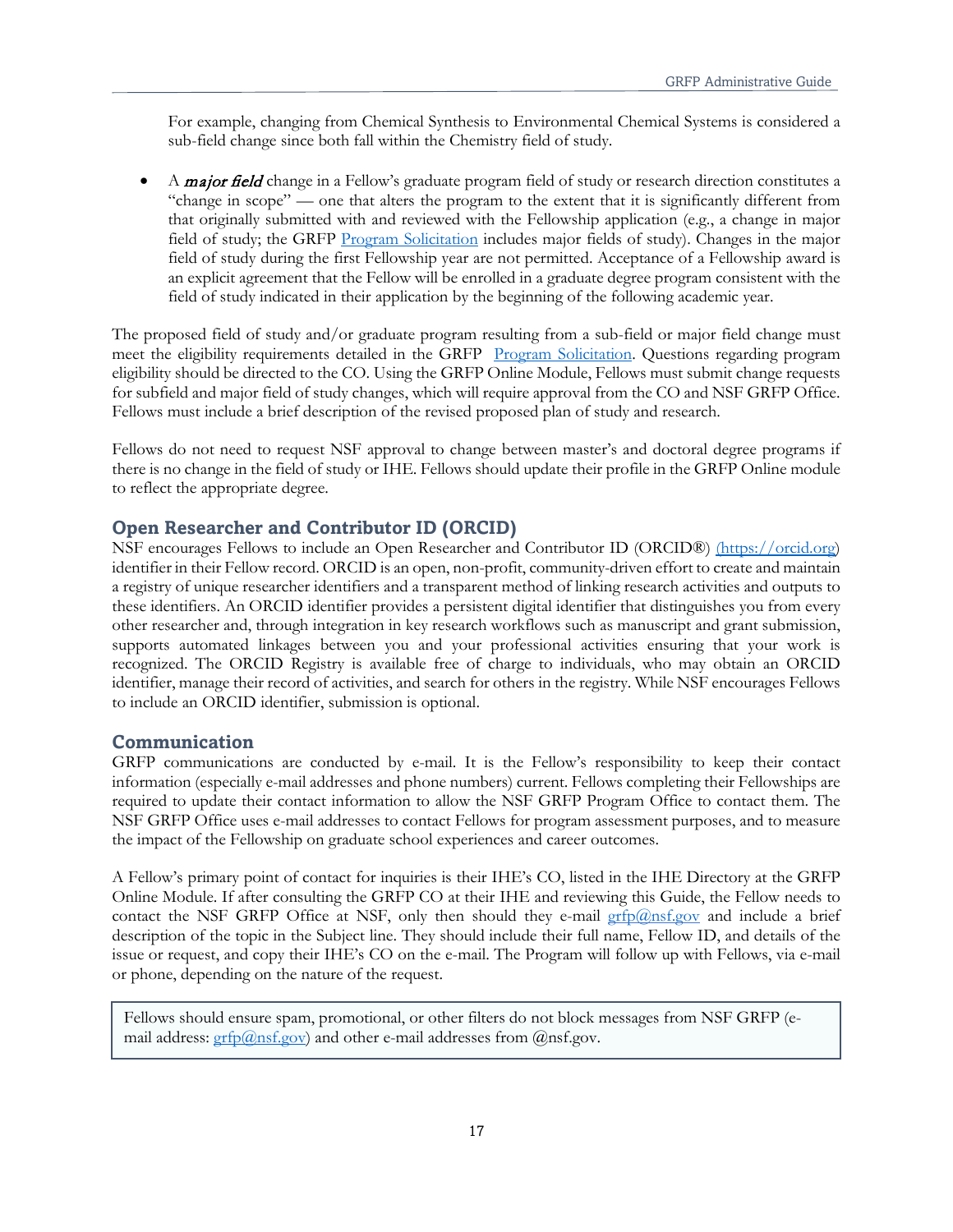# <span id="page-17-0"></span>**3.10 Compliance with Relevant Policies, Regulations and Guidance**

It is the responsibility of the Fellow, in conjunction with the IHE, to ensure that all academic and research activities carried out in or outside the US comply with the laws or regulations of the US and/or of the foreign country in which the academic and/or research activities are conducted. Fellows must also comply with all NSF-mandated Institutional training requirements.

All academic and research activities should be coordinated with the appropriate US and foreign government authorities, and necessary licenses, permits, or approvals must be obtained prior to undertaking the proposed activities.

Information on topics that often arise during a GRFP Fellowship are highlighted below.

#### **Acknowledgment of NSF Support and Disclaimer**

All publications, presentations, and creative works based on activities conducted during the Fellowship must acknowledge NSF GRFP support and provide a disclaimer by including the following statement in the Acknowledgements or other appropriate section:

"This material is based upon work supported by the National Science Foundation Graduate Research Fellowship Program under Grant No. (NSF grant number). Any opinions, findings, and conclusions or recommendations expressed in this material are those of the author(s) and do not necessarily reflect the views of the National Science Foundation."

Fellows should obtain the NSF grant number from their CO.

#### **Fellowship Service Requirement**

NSF requires no formal service (time commitment) of Fellows, beyond the requirement that Fellows meet Fellowship reporting requirements and maintain satisfactory progress in their graduate programs throughout the five-year Fellowship Period at the IHE (except for Fellows on Medical Deferral or Military Deferral).

#### **Future Employment**

The offer and acceptance of this Fellowship does not obligate the Fellow, NSF, or the US Government, in any way, with regard to future employment or service of any kind, except as noted here and/or in the annual GRFP Program Solicitation.

#### **Income Tax**

Stipends may be considered taxable income. Fellows may find it helpful to consult the US Internal Revenue Service (IRS) [Tax Topic 421: Scholarships, Fellowship Grants, and Other Grants](https://www.irs.gov/taxtopics/tc421) and Publication 970: Tax [Benefits for Education.](https://www.irs.gov/forms-pubs/about-publication-970) Specific questions regarding the taxation of Fellowship funding and personal tax liability should be referred to the IRS. As such, NSF will not respond to questions regarding tax issues.

Fellows are not, in any sense, considered salaried employees of NSF. NSF will not deduct funds from the stipend or pay any additional amounts, such as social security taxes. NSF also will not issue W-2 or 1099 Forms. Institutional policies regarding the withholding of taxes from stipend payments vary, and Fellows bear the responsibility of filing and paying any taxes due.

#### **Legal Rights to Intellectual Property**

The NSF claims no rights to any inventions or writings that might result from its fellowship grants. However, Fellows should be aware that the NSF, another federal agency, or some private party may acquire such rights through other support for particular research.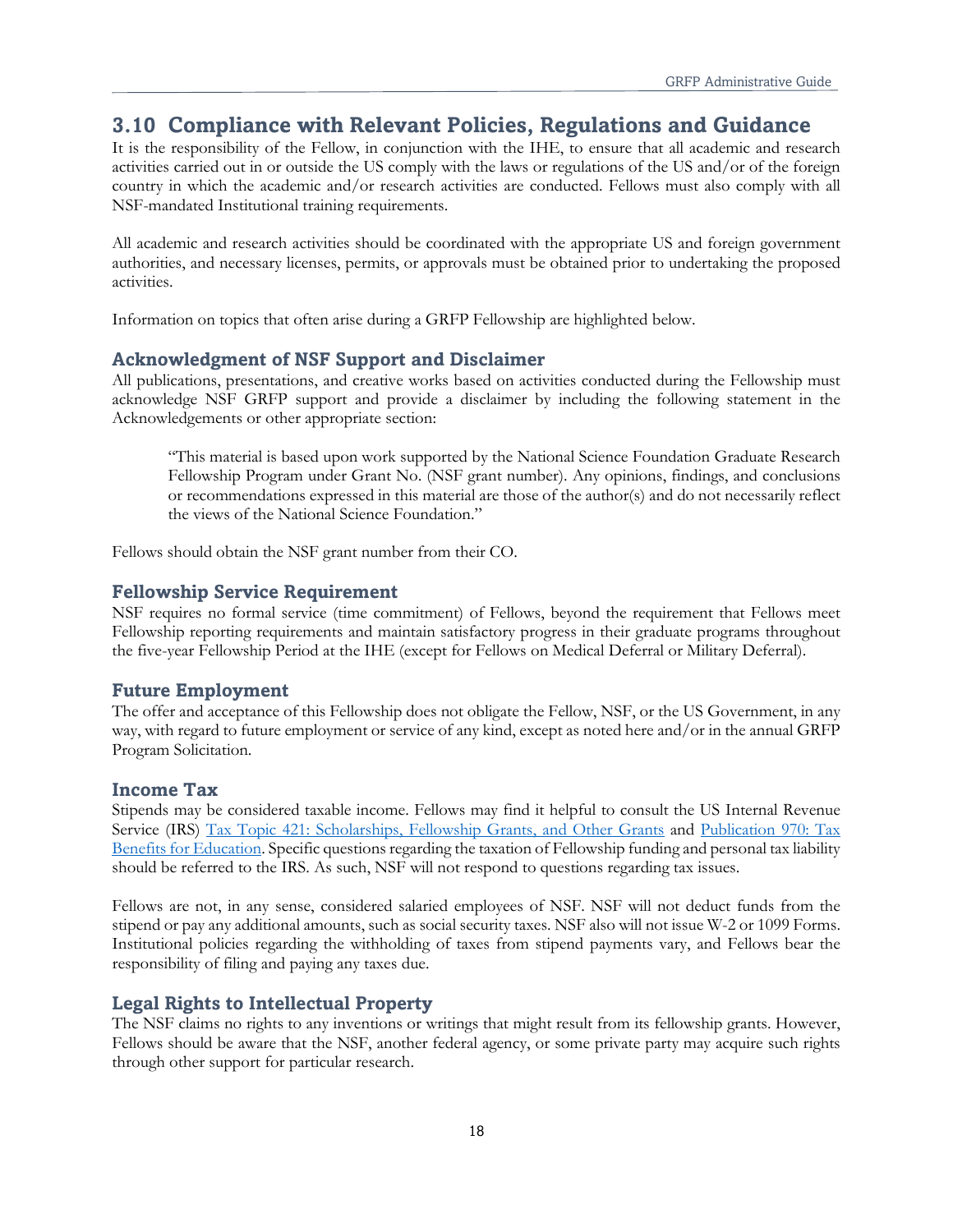#### **Living Expenses**

All living expenses are the responsibility of the Fellow.

#### **Research Involving Human Subjects and Vertebrate Animals**

The Fellow is responsible for complying with all human subjects and vertebrate animal policies and requirements at their IHE.

#### **Stipend Increase**

Each Fellowship consists of three years of support usable over a five-year Fellowship Period. For each year of support, NSF provides a stipend to the Fellow and a COE allowance to the IHE. Any stipend increase approved for a Fellowship year will be provided to all Fellows on Tenure upon the availability of funds. Fellows who have graduated or whose Fellowship has been terminated are ineligible to receive any retroactive stipend increase.

#### **Stipend Supplementation**

Fellows are permitted to solicit and accept, from NSF or other federal and private sources, support for research expenses, such as laboratory supplies, instrumentation usage fees, field-station usage fees, travel expenses, conference/registration fees, workshop expenses, or subscription fees. Fellows are required to check with their IHE about specific policies pertaining to acceptance of any non-federal fellowships.

While on Reserve, Fellows may receive a stipend associated with an internship or traineeship or funding in connection with a teaching or research assistantship. Fellows on Reserve may also receive federal funding if the award is not an individual fellowship (e.g., the award is given to the IHE and the IHE determines the recipients).

Fellows are required to check with their IHE about specific policies pertaining to the GRFP Fellowship and paid activities.

#### **Teaching and Similar Activities**

Each Fellow is expected to devote full time to advanced scientific study or work during the Fellowship Period. As teaching or a similar activity, such as a research assistantship, constitutes a valuable part of the education and training of many graduate students and such opportunities may arise during a Tenure year, a Fellow on Tenure may choose to undertake a reasonable amount of such activities without NSF approval. It is expected that such activities should further the Fellow's educational objectives and the gain of substantive teaching or other experience; the activities should not constitute service to the IHE or a method to make up the difference between the COE and the IHE's regular tuition and fees (see also Section 2.2, above). Additional compensation for such activities is determined by the IHE, based on and consistent with the IHE's existing general employment policies for graduate students of similar academic standing.

#### **Use of NSF Logo**

NSF's logo may be used by recipients of NSF support for the sole purpose of acknowledging that support. The logo may be used to link to an NSF website to acknowledge NSF's assistance or affiliation.



The NSF [logo guidelines p](http://www.nsf.gov/policies/nsf_logo_standards.pdf)rovide information on what individuals may and may not do with the NSF logo [\(https://www.nsf.gov/policies/logos.jsp\)](http://www.nsf.gov/policies/logos.jsp).

#### **Veteran's Benefits**

Under Section 178(a) of Title 38, US Code, educational benefits from the Department of Veterans Affairs may be received concurrently with Fellowship support. The receipt of educational benefits from the Veterans Administration is allowed by NSF as payment supplementary to Fellowship support.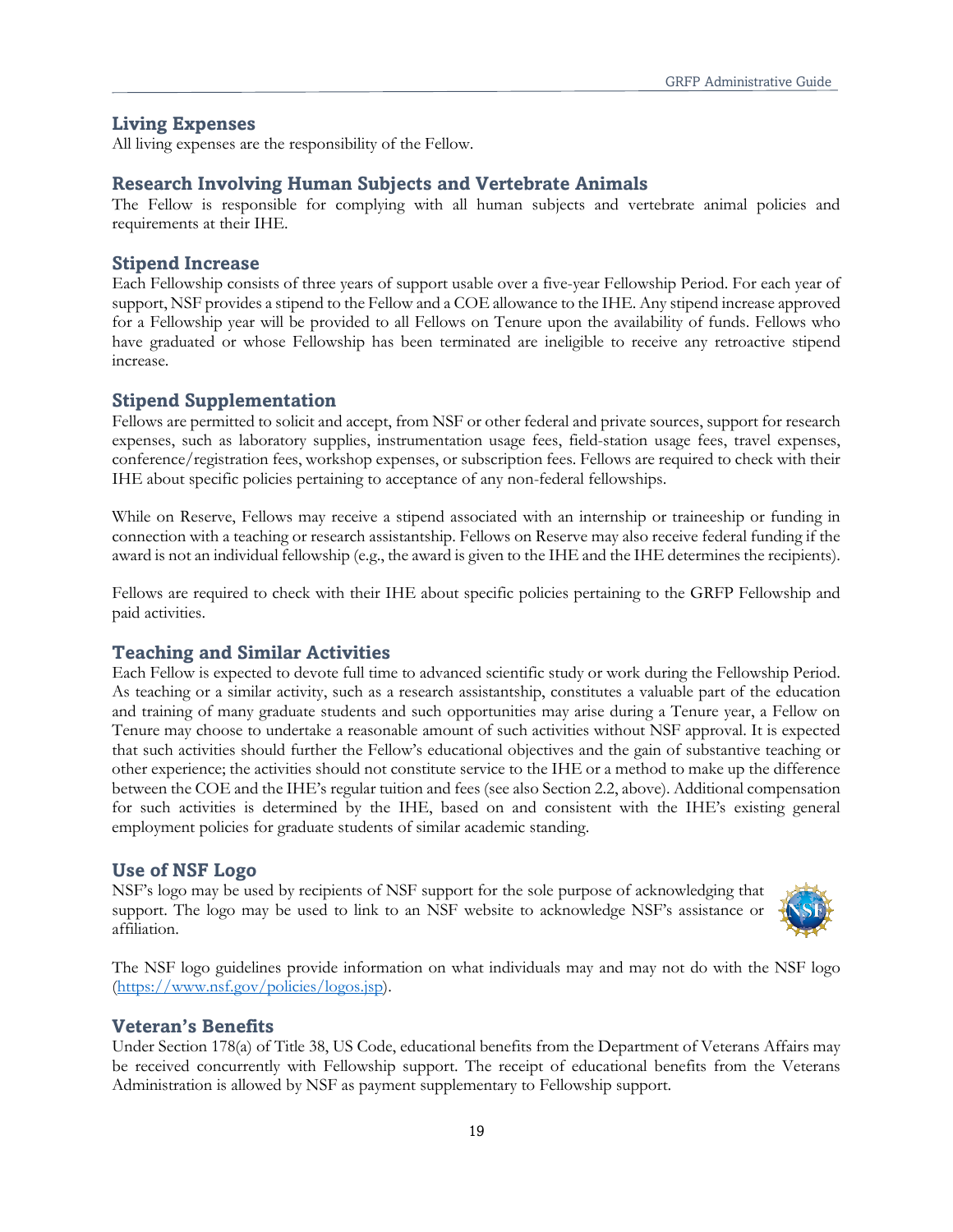#### **Workman's Compensation**

Fellows are covered by applicable Institutional policies for graduate students.

### <span id="page-19-0"></span>**3.11 Fellowship Termination**

Should a Fellow find it necessary to *voluntarily* discontinue their Fellowship before completion of the Fellowship, the Fellow is required to initiate and submit a Request to Terminate the Fellowship, via the GRFP Online Module. The CO reviews and approves the request prior to NSF approval and action.

Failure to comply with the following Fellowship Terms and Conditions also will result in termination of the Fellowship:

- 1. Maintain satisfactory progress towards an eligible research-based graduate degree as certified by the CO.
- 2. Submit the Annual Activities Report with signed Academic/Research Advisor Confirmation Form.
- 3. Declare Fellowship status by the specified deadlines.

Satisfactory progress must be certified by the CO. If at any time during the year the PI (see Section [4.1\)](#page-20-1) and/or CO determine that a Fellow is making unsatisfactory progress, the Fellowship may be terminated. Fellows who are not rated by the CO will be allowed to continue their fellowships only through the remainder of the current Fellowship year.

IHEs are provided the opportunity to take corrective action to address the status of Fellows who have failed to declare Fellowship status and who have not been certified by the CO with respect to eligibility and progress.

NSF will terminate the Fellowship after the IHE certifies that the Fellow did not comply with the Fellowship Terms and Conditions.

# <span id="page-19-1"></span>**3.12 Fellowship Completion**

Fellows who have completed their five-year Fellowship Period or have graduated are considered Retired. Retired Fellows are required to submit the Annual Activities Report or to update the most current Annual Activities Report through the GRFP Online Module by the specified deadline.

Fellows are entitled to stipend payments only for the months that the Fellow is On Tenure at the IHE, provided all Fellowship Terms and Conditions were met during these months. For stipend payment purposes, the last month of Tenure is defined as that month which contained 14 or more days in a calendar month on Tenure at the IHE. A Fellow would not receive a stipend for periods of less than 14 days and would receive a full stipend for periods of 14 to 31 days. No Fellowship will be extended past the final academic term of graduate study leading to a graduate degree, except where a master's degree leads to enrollment in a doctoral degree program. There is no continued Fellowship support after the Fellow has completed all requirements for the graduate degree, as determined by the IHE. Under no circumstance is the GRFP Fellowship considered a Postdoctoral Fellowship or employment by NSF.

### <span id="page-19-3"></span><span id="page-19-2"></span>**3.13 Evaluation Participation**

The NSF GRFP Program may conduct evaluations to provide evidence on the impact of the GRFP on individuals' educational decisions, career preparations, aspirations, and progress, as well as professional productivity. The data provides information on whether the program policies are effective in achieving the program goals. It is useful to have a structured means of tracking Fellows beyond graduation to gauge the extent to which they follow a career path consistent with the intent of the program and to assess the impact the Fellowship has had on their graduate education experience. Accordingly, Fellows may be contacted during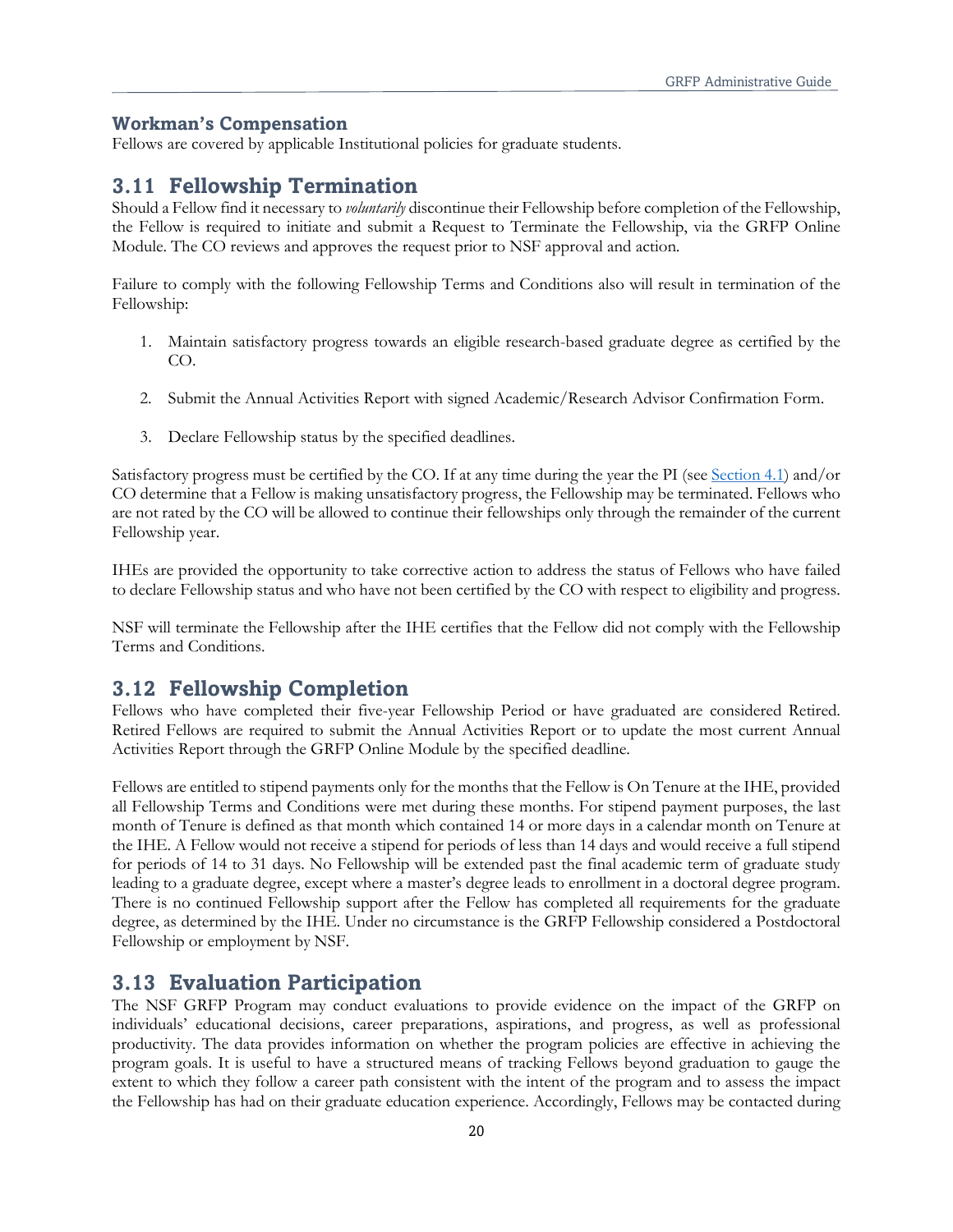and after the completion of this Fellowship for updates on various aspects of their employment history, professional activities and accomplishments, participation in international research collaborations, and other information helpful in evaluating the impact of the Program.

Fellows and their IHEs agree to cooperate in GRFP Evaluations conducted by the NSF or contracted evaluators.

# <span id="page-20-0"></span>**4. Institutional Responsibilities**

IHEs support and advise Fellows throughout their Fellowship Period, receive NSF awards (grants) to financially support Fellows, and report to the NSF on Fellow and award activities. IHEs use the [GRFP Online](https://www.research.gov/grfp/Login.do)  [Module](https://www.research.gov/grfp/Login.do) to manage their awards. IHEs must comply with the policies, rules and regulations contained in this Guide, and the Terms and Conditions found in the annual NSF GRFP Program Solicitation and the Notice of Grant Award. The current Guide is effective as of the date on the cover page.

The IHE's Authorized Organizational Representative (AOR)-in accepting the funds, also certifies that the Fellows are eligible to receive the Fellowship under the Terms and Conditions specified in this Guide. The IHE has full responsibility for the conduct of the project or activity supported under an NSF award and for the results achieved.

# <span id="page-20-1"></span>**4.1 Assignment of Roles**

IHEs have important administrative and managerial responsibilities throughout the annual program cycle. Within an IHE, there are several GRFP roles as listed in the table below. In some cases, an individual may fulfill more than one role (e.g., a Sponsored Projects Office (SPO) representative may serve as the Authorized Organizational Representative (AOR); the PI may also serve as the CO). The Fellows' Academic/Research Advisors are also integral to ensuring Fellows are making satisfactory progress toward degree completion.

| Role                                              | <b>Responsibilities</b>                                                                                                                                                                 |  |  |  |  |  |  |
|---------------------------------------------------|-----------------------------------------------------------------------------------------------------------------------------------------------------------------------------------------|--|--|--|--|--|--|
| Academic/Research                                 | Monitors Fellows' degree progress                                                                                                                                                       |  |  |  |  |  |  |
| Advisor                                           | Reviews Fellows' Annual Activities Reports and signs the<br>Academic/Research Advisor Confirmation Form verifying Fellows'<br>satisfactory progress by the specified due date each year |  |  |  |  |  |  |
|                                                   | • Recommends or approves, as appropriate, Fellows' participation in<br>activities that require the Advisors' support                                                                    |  |  |  |  |  |  |
|                                                   | Participates in the judicious planning of the Fellowship resources                                                                                                                      |  |  |  |  |  |  |
| Authorized Organizational<br>Representative (AOR) | Authorized to sign on behalf of the IHE; approves the overall GRFP<br>award                                                                                                             |  |  |  |  |  |  |
|                                                   | Submits requests for supplemental funding to NSF at the request of the<br>РI                                                                                                            |  |  |  |  |  |  |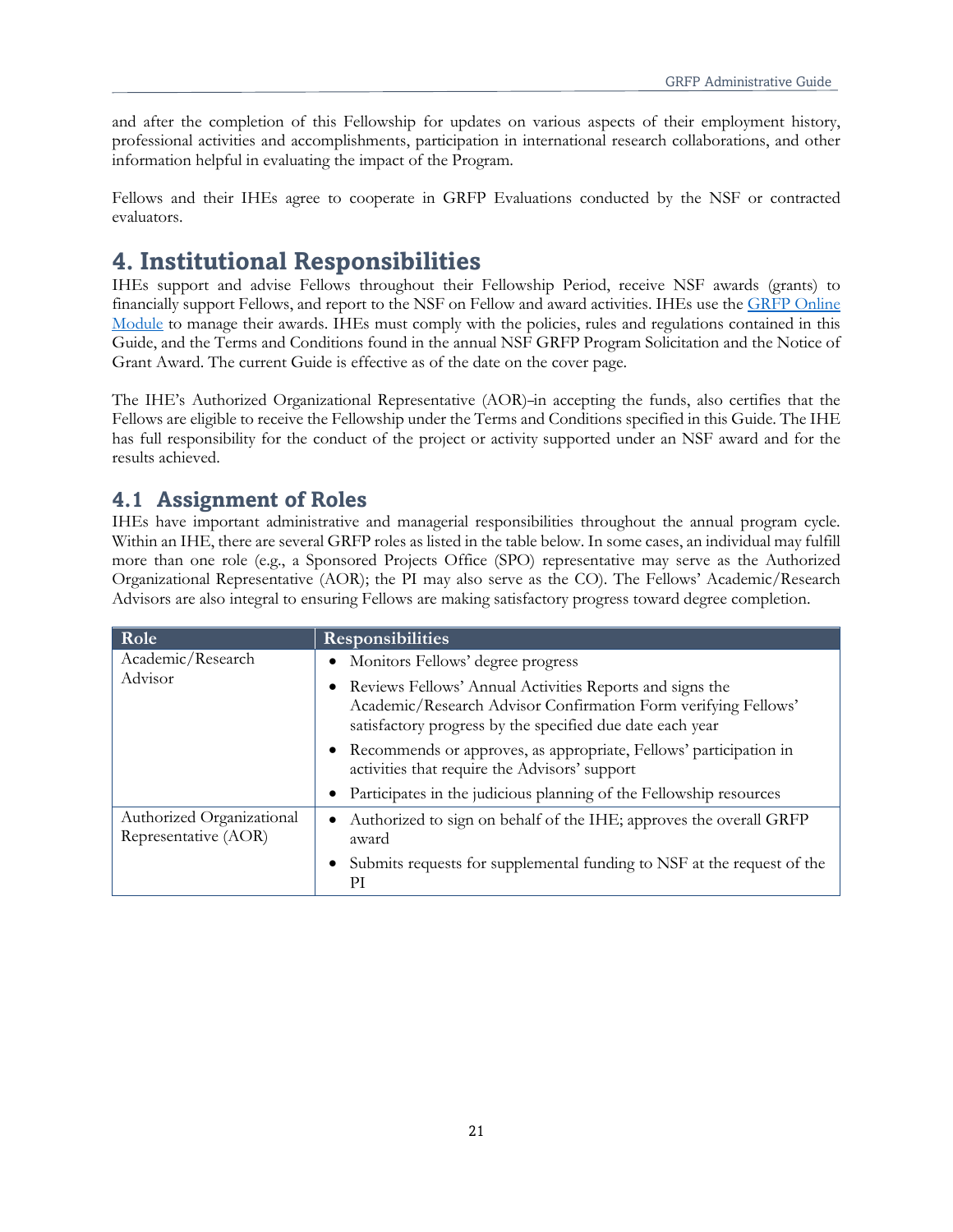| Role                                               | <b>Responsibilities</b>                                                                                                                                                                                                             |  |  |  |  |  |  |  |
|----------------------------------------------------|-------------------------------------------------------------------------------------------------------------------------------------------------------------------------------------------------------------------------------------|--|--|--|--|--|--|--|
| Coordinating Official (CO)                         | Granted GRFP Online Module access                                                                                                                                                                                                   |  |  |  |  |  |  |  |
|                                                    | Serves as the primary and day-to-day point of contact for Fellows and<br>$\bullet$<br>the NSF GRFP Office                                                                                                                           |  |  |  |  |  |  |  |
|                                                    | Advises Fellows on GRFP policies, procedures, Terms and Conditions,<br>etc.                                                                                                                                                         |  |  |  |  |  |  |  |
|                                                    | Applies GRFP policies in the context of the Institutional procedures<br>$\bullet$<br>(e.g., stipend payment schedules, enrollment requirements, etc.)                                                                               |  |  |  |  |  |  |  |
|                                                    | Reviews Fellow change requests in the GRFP Online Module and<br>provides IHE approval/disapproval of such requests, as appropriate                                                                                                  |  |  |  |  |  |  |  |
|                                                    | Reviews information on new and continuing Fellows for the IHE during<br>$\bullet$<br>the New Fellowship Announcement and Fellowship Status Declaration<br>Periods each spring                                                       |  |  |  |  |  |  |  |
|                                                    | Certifies the progress of continuing Fellows                                                                                                                                                                                        |  |  |  |  |  |  |  |
|                                                    | Prepares and submits the GRFP Grants Roster Report and the<br>$\bullet$<br>Completion Report which confirms the accuracy of the Fellows listed<br>and their status for the next Fellowship year                                     |  |  |  |  |  |  |  |
|                                                    | Participates in the preparation and submission of the GRFP Program<br>$\bullet$<br>Expense Report in coordination with the Financial Official                                                                                       |  |  |  |  |  |  |  |
|                                                    | Typically, the CO is in the graduate school or other academic office that<br>oversees fellowships and/or graduate student financial support. The CO is<br>sometimes part of the SPO or works with a representative from the SPO.    |  |  |  |  |  |  |  |
| Financial Official (FO)                            | Granted GRFP Online Module access                                                                                                                                                                                                   |  |  |  |  |  |  |  |
|                                                    | Serves as the Institutional representative from the SPO (or equivalent<br>٠<br>organization) responsible for financial oversight of NSF awards                                                                                      |  |  |  |  |  |  |  |
|                                                    | Ensures that the GRFP Program Expense Report is submitted by the<br>$\bullet$<br>established deadlines                                                                                                                              |  |  |  |  |  |  |  |
|                                                    | Assists the PI with requests for supplemental funding, and<br>$\bullet$<br>notifications/requests for no-cost extensions (NCEs), etc.                                                                                               |  |  |  |  |  |  |  |
|                                                    | Has the authority to manage award functions in the GRFP Online<br>Module                                                                                                                                                            |  |  |  |  |  |  |  |
| Principal Investigator (PI)                        | Maintains overall responsibility for the IHE's GRFP award<br>$\bullet$                                                                                                                                                              |  |  |  |  |  |  |  |
|                                                    | Submits requests for supplemental funding to the AOR                                                                                                                                                                                |  |  |  |  |  |  |  |
|                                                    | The designated PI serves as the PI for all Fellows at the IHE. It is strongly<br>recommended that the dean of the graduate school (or equivalent) serve in<br>this capacity. The PI also may serve as the CO or as an alternate CO. |  |  |  |  |  |  |  |
| Sponsored Projects Office<br>(SPO) Representatives | Charged with entering/updating required information about<br>Institutional GRFP Officials in Research.gov                                                                                                                           |  |  |  |  |  |  |  |
|                                                    | Has direct access to award functions in Research.gov such as requests<br>٠<br>for NCEs                                                                                                                                              |  |  |  |  |  |  |  |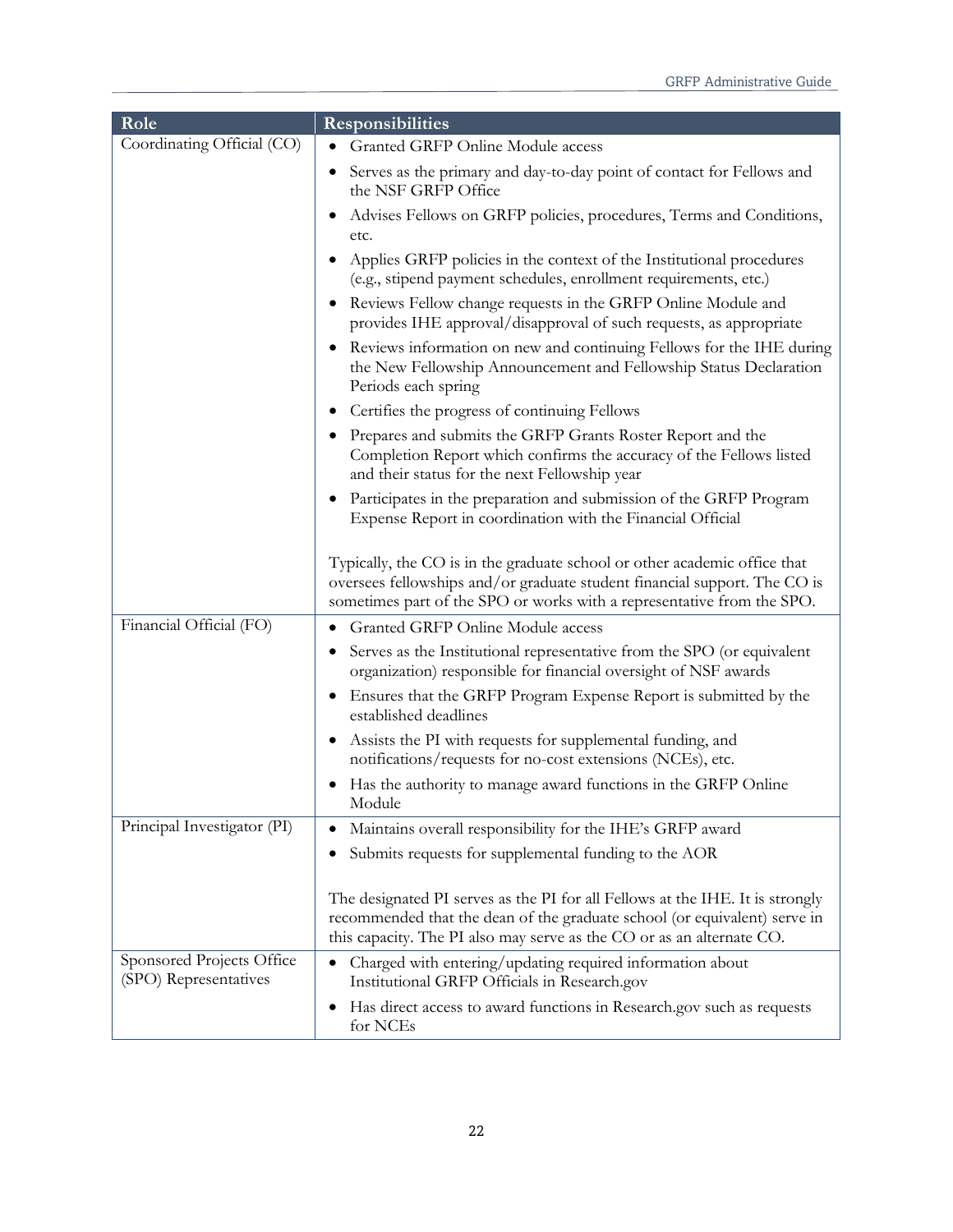Role assignments and changes are handled through Research.gov – not via the GRFP Online Module. The SPO modifies the User Profile in Research.gov to include the appropriate privileges based on the assigned role. Once the User Profile is updated, the individual may access the GRFP Online Module.

For new IHEs, please contact **grfp@nsf.gov** for instructions..

The table below outlines the IHE's key activities.

| Tasks, Deliverables, and<br><b>Milestones by Role</b>                       | January | February | March | April | May | June | July | August | September | October | November | December |
|-----------------------------------------------------------------------------|---------|----------|-------|-------|-----|------|------|--------|-----------|---------|----------|----------|
| Academic/Research Advisor                                                   |         |          |       |       |     |      |      |        |           |         |          |          |
| Venfy satisfactory progress                                                 |         |          |       |       |     |      |      |        |           |         |          |          |
| Review and Sign Academic/Research<br>Advisor Confirmation Form              |         |          |       |       |     |      |      |        |           |         |          |          |
| Coordinating Official (CO)                                                  |         |          |       |       |     |      |      |        |           |         |          |          |
| Certify progress of all Fellows<br>(Satisfactory/Unsatisfactory)            |         |          |       |       |     |      |      |        |           |         |          |          |
| Submit Grants Roster Report,<br>certifying status of all Fellows            |         |          |       |       |     |      |      |        |           |         |          |          |
| Prepare and submit Institution<br>Completion Report                         |         |          |       |       |     |      |      |        |           |         |          |          |
| Review and approve/disapprove<br>Fellow Change Status Requests              |         |          |       |       |     |      |      |        |           |         |          |          |
| Support the FO's preparation of the<br>Institution Program Expense Report   |         |          |       |       |     |      |      |        |           |         |          |          |
| Financial Official (FO)                                                     |         |          |       |       |     |      |      |        |           |         |          |          |
| Submit Institution Program Expense<br>Report                                |         |          |       |       |     |      |      |        |           |         |          |          |
| Principal Investigator (PI)/ Authorized Organizational Representative (AOR) |         |          |       |       |     |      |      |        |           |         |          |          |
| Prepare / submit supplemental funding<br>requests                           |         |          |       |       |     |      |      |        |           |         |          |          |

Annual IHE Activities

IHEs that are new to NSF or have not had an active award in the past five years should work with NSF to obtain access to the GRFP Online Module and complete other necessary information. IHEs should be prepared to submit basic organization and management information and certifications to the applicable award-making division within the Office of Budget, Finance & Award Management (BFA). The requisite information is described in the NSF [Prospective New Awardee Guide.](https://www.nsf.gov/publications/pub_summ.jsp?ods_key=pnag)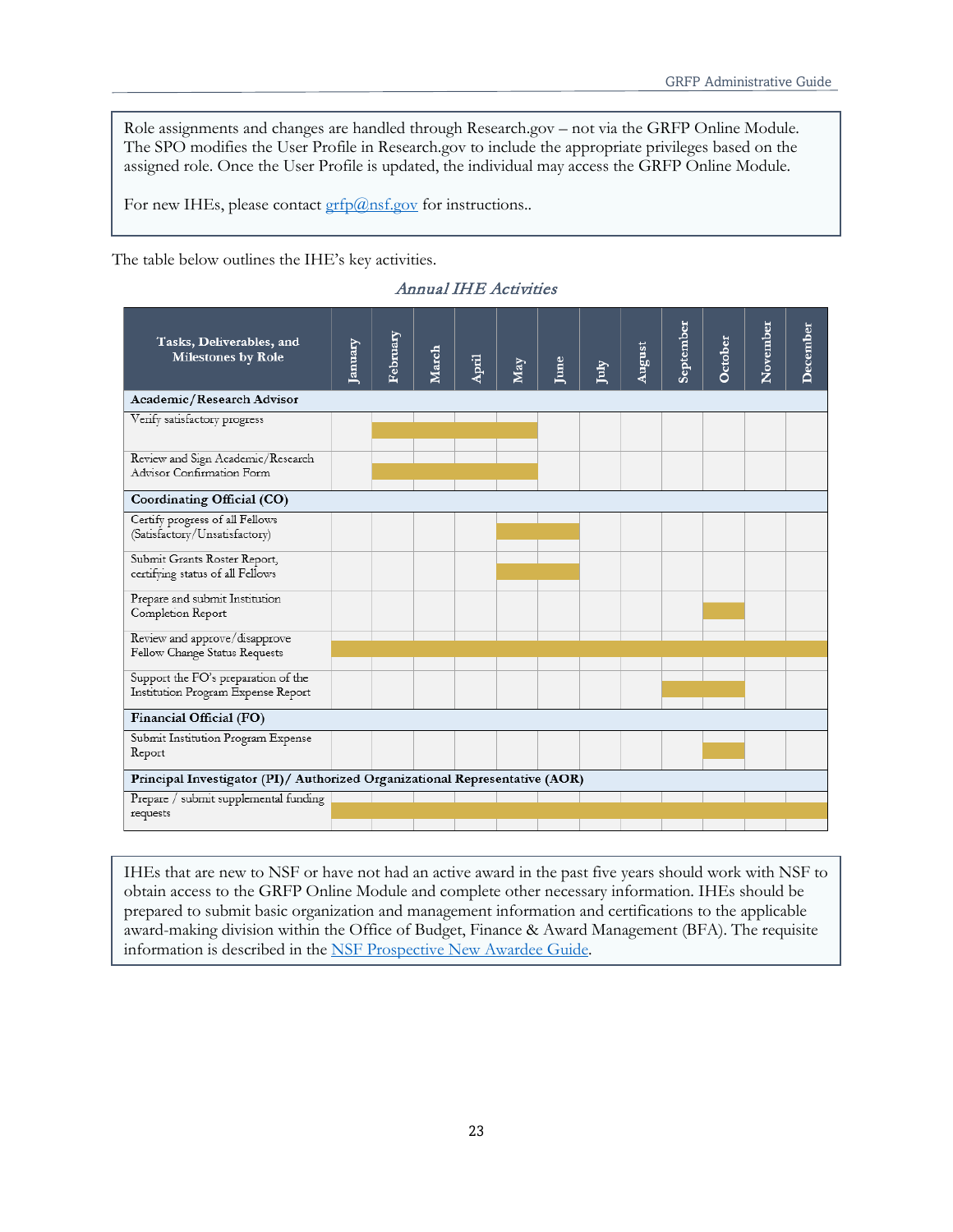# <span id="page-23-0"></span>**4.2 Certification and Reporting Requirements**

IHEs have the following certification and reporting requirements:

#### **AOR Certification Form**

IHEs complete an AOR Certification Form upon receipt of a new award. For continuing awards, NSF may reference a previously completed AOR Certification form. By signing the Certification Pages, the AOR is: (1) certifying that statements made are true and complete to the best of his/her knowledge; and (2) agreeing to accept the obligation to comply with NSF award Terms and Conditions if an Institutional award is made.

#### **Grants Roster Report**

IHEs are required to submit a Grants Roster Report for the upcoming Fellowship year. The Grants Roster Report lists the Fellowship status of all new and continuing Fellows at the IHE. The CO submits the Grants Roster Report in the GRFP Online Module. Through submission of the Grants Roster Report, IHEs formally acknowledge the status of all Fellows with respect to reporting requirements and rating of progress, in accordance with the Terms and Conditions of the award.

IHEs may be provided an opportunity for reconsideration to address the status of Fellows who have failed to declare Fellowship status and who have not been certified by the CO with respect to eligibility and progress by the deadlines. Such Fellows will be allowed to continue their Fellowships only through the remainder of the current Fellowship year. All remaining years during the Fellowship Period will be terminated. The Fellowships of individuals remaining in Undeclared Fellowship Status on the Grants Roster Report are terminated at the end of the current Fellowship year.

#### **Program Expense Report**

IHEs are required to submit a Program Expense Report for the previous Fellowship year. Only the designated GRFP FO can submit the report in the GRFP Online Module. By submitting the GRFP Program Expense Report, IHEs verify and certify that the Program Expense Report is in accordance with the Terms and Conditions of the award. Program Expense Reports are typically due in October.

#### **Completion Report**

IHEs are required to submit the GRFP Completion Report annually each October. The Completion Report allows IHEs to certify the status of GRFP Fellows at the IHE. For Fellows who have graduated, the graduation date is a required reporting element.

### <span id="page-23-1"></span>**4.3 Award Management**

Funds for all Fellows attending an IHE are made available through issuance of an award to the IHE. If required, funds thereafter may be provided by new awards, amendments, or supplements. The following documents also are incorporated into each award by reference:

- [GRFP Program Solicitation;](https://www.nsfgrfp.org/applicants/grf-program-solicitation/) and
- NSF *Agency Specific Requirements* to the *[Research Terms and Conditions](https://nsf.gov/awards/managing/rtc.jsp)*.

Following Fellow Status Declaration (Section [3.5\)](#page-13-1), the IHE uses the GRFP Online Module to certify the list of Fellows (the Grants Roster Report) at the IHE. The new, annual obligation per Fellow will be based on the stipend and COE allowance levels specified in the current GRFP Program Solicitation and listed in the GRFP Online Module.

GRFP funding generally is provided incrementally on an annual basis upon fulfillment of Institutional reporting requirements. Each year, any surplus funding is considered in determining the amount of the next award or amendment to an existing award. Therefore, in the event of surplus funds remaining at the award end date, a No-Cost Extension (NCE) request must be submitted electronically to